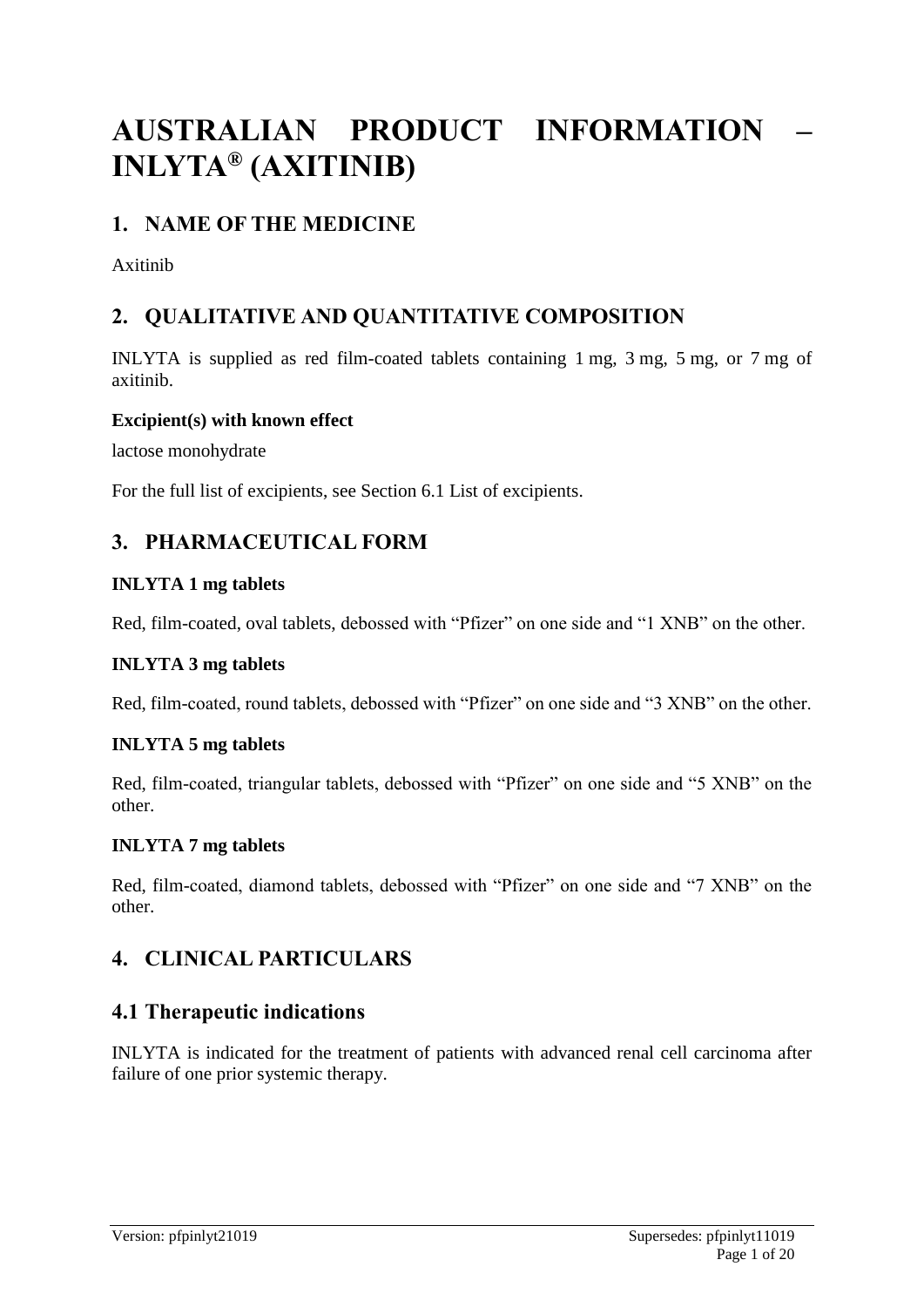# **4.2 Dose and method of administration**

### **Dosage**

### **Recommended Dose**

The recommended starting oral dose of INLYTA is 5 mg twice daily. INLYTA may be taken with or without food.

If the patient vomits or misses a dose, an additional dose should not be taken. The next prescribed dose should be taken at the usual time.

### **Dosage adjustment**

Dose increase or reduction is recommended based on individual safety and tolerability.

Patients who tolerate the INLYTA starting dose of 5 mg twice daily with no adverse reactions >Grade 2 (according to the Common Toxicity Criteria for Adverse Events [CTCAE]) for two consecutive weeks, are normotensive, and are not receiving anti-hypertensive medication, may have their dose increased to 7 mg twice daily. Subsequently, using the same criteria, patients who tolerate the INLYTA dose of 7 mg twice daily, may have their dose increased to a maximum of 10 mg twice daily.

Management of some adverse drug reactions may require temporary or permanent discontinuation and/or dose reduction of INLYTA therapy (see section 4.4 Special warnings and precautions for use). When dose reduction is necessary, the INLYTA dose may be reduced to 3 mg twice daily and further to 2 mg twice daily.

Dose adjustment is not required on the basis of patient age, race, gender, or body weight.

### **Concomitant Strong CYP3A4/5 Inhibitors**

Co-administration of INLYTA with strong CYP3A4/5 inhibitors (e.g., ketoconazole, itraconazole, clarithromycin, atazanavir, indinavir, nefazodone, nelfinavir, ritonavir, saquinavir, and telithromycin) may increase axitinib plasma concentrations. Grapefruit may also increase axitinib plasma concentrations. Selection of an alternate concomitant medication with no or minimal CYP3A4/5 inhibition potential is recommended.

Although INLYTA dose adjustment has not been studied in patients receiving strong CYP3A4/5 inhibitors, if a strong CYP3A4/5 inhibitor must be co-administered, a dose decrease of INLYTA to approximately half the dose (e.g., from a starting dose of 5 mg twice daily to a reduced dose of 2 mg twice daily) is recommended. If co-administration of the strong inhibitor is discontinued, a return to the INLYTA dose used prior to initiation of the strong CYP3A4/5 inhibitor should be considered.

### **Concomitant Strong CYP3A4/5 Inducers**

Co-administration of INLYTA with strong CYP3A4/5 inducers (e.g., rifampin, dexamethasone, phenytoin, carbamazepine, rifabutin, rifapentin, phenobarbital, and *Hypericum perforatum* [also known as St. John's wort]) may decrease axitinib plasma concentrations. Selection of an alternate concomitant medication with no or minimal CYP3A4/5 induction potential is recommended.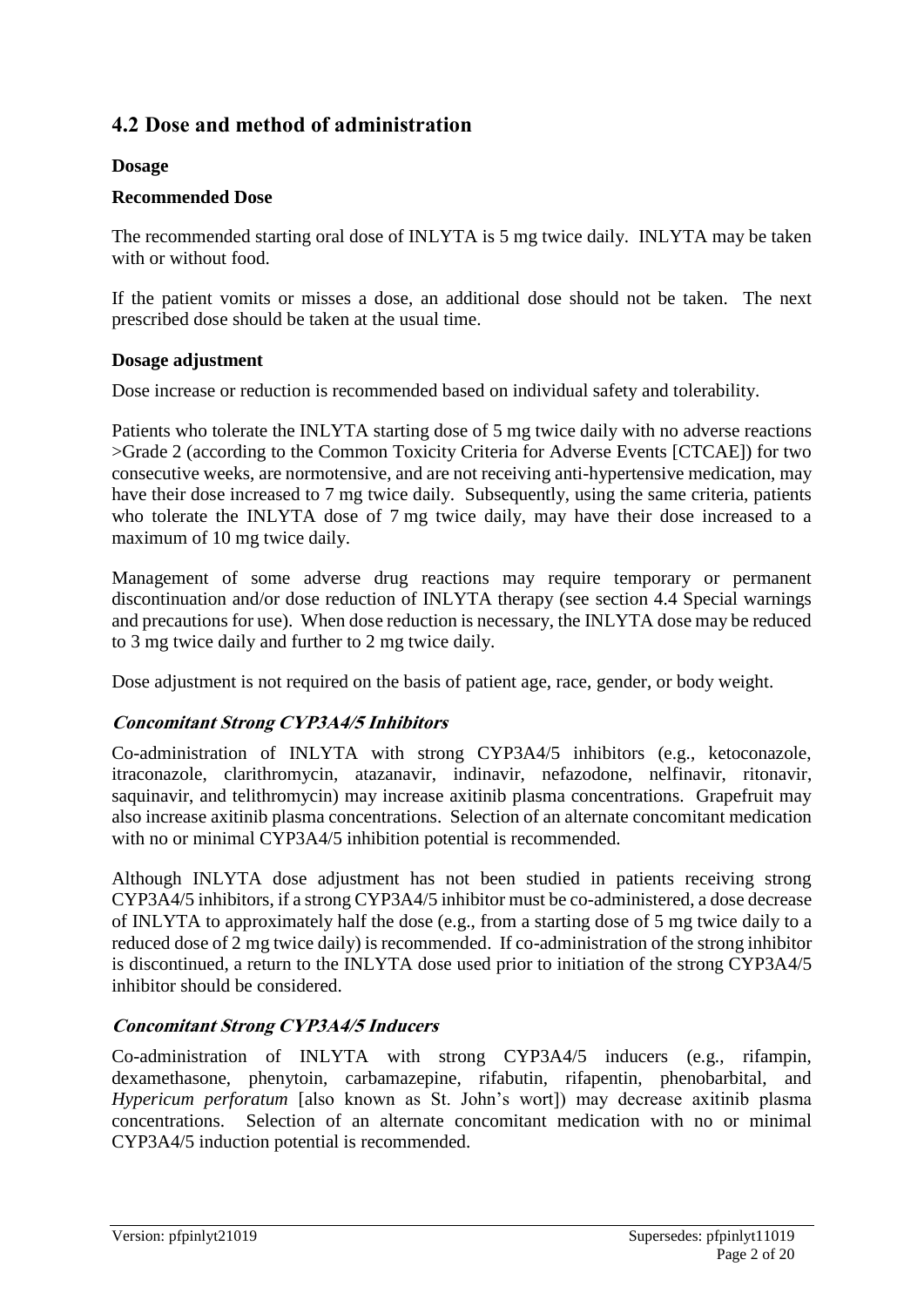Although INLYTA dose adjustment has not been studied in patients receiving strong CYP3A4/5 inducers, if a strong CYP3A4/5 inducer must be co-administered, a gradual dose increase of INLYTA is recommended. If the dose of INLYTA is increased, the patient should be monitored carefully for toxicity. If co-administration of the strong inducer is discontinued, the INLYTA dose should be immediately returned to the dose used prior to initiation of the strong CYP3A4/5 inducer.

### **Use in Hepatic Impairment**

No dose adjustment is required when administering INLYTA to patients with mild hepatic impairment (Child-Pugh class A). A dose decrease is recommended when administering INLYTA to patients with moderate hepatic impairment (Child-Pugh class B) [e.g., the starting dose should be reduced from 5 mg twice daily to 2 mg twice daily]. INLYTA has not been studied in patients with severe hepatic impairment (Child-Pugh class C).

### **Use in Renal Impairment**

No dose adjustment is required (see section 5.2 Pharmacokinetic properties).

### **Use in Children**

The safety and efficacy of INLYTA in children and adolescents (<18 years) have not been established.

### **Use in the Elderly**

No dose adjustment is required (see section 5.2 Pharmacokinetic properties).

# **4.3 Contraindications**

Hypersensitivity to axitinib or to any of the excipients.

# **4.4 Special warnings and precautions for use**

### **Cardiac Failure Events**

In a controlled clinical study with INLYTA for the treatment of patients with RCC, cardiac failure events (including cardiac failure, cardiopulmonary failure, left ventricular dysfunction, and right ventricular failure) were reported in 1.7% of patients receiving INLYTA (N=359) and 0.8% of patients receiving sorafenib (N=355) (see section 4.8 Adverse effects (undesirable effects)). Grade 3/4 cardiac failure events were observed in 0.6% of patients receiving INLYTA and 0.3% of patients receiving sorafenib. Fatal cardiac failure was reported in 0.6% of patients receiving INLYTA and 0.3% of patients receiving sorafenib.

In clinical studies with axitinib for the treatment of patients with RCC, cardiac failure events (including cardiac failure, cardiac failure congestive, cardiopulmonary failure, left ventricular dysfunction, ejection fraction decreased, and right ventricular failure) were reported in 1.8% of patients receiving INLYTA. Grade 3/4 cardiac failure events were reported in 1.0% and fatal cardiac failure events were reported in 0.3% of patients receiving INLYTA.

Monitor for signs or symptoms of cardiac failure periodically throughout treatment with INLYTA. Management of cardiac failure events may require temporary interruption or permanent discontinuation and/or dose reduction of INLYTA therapy.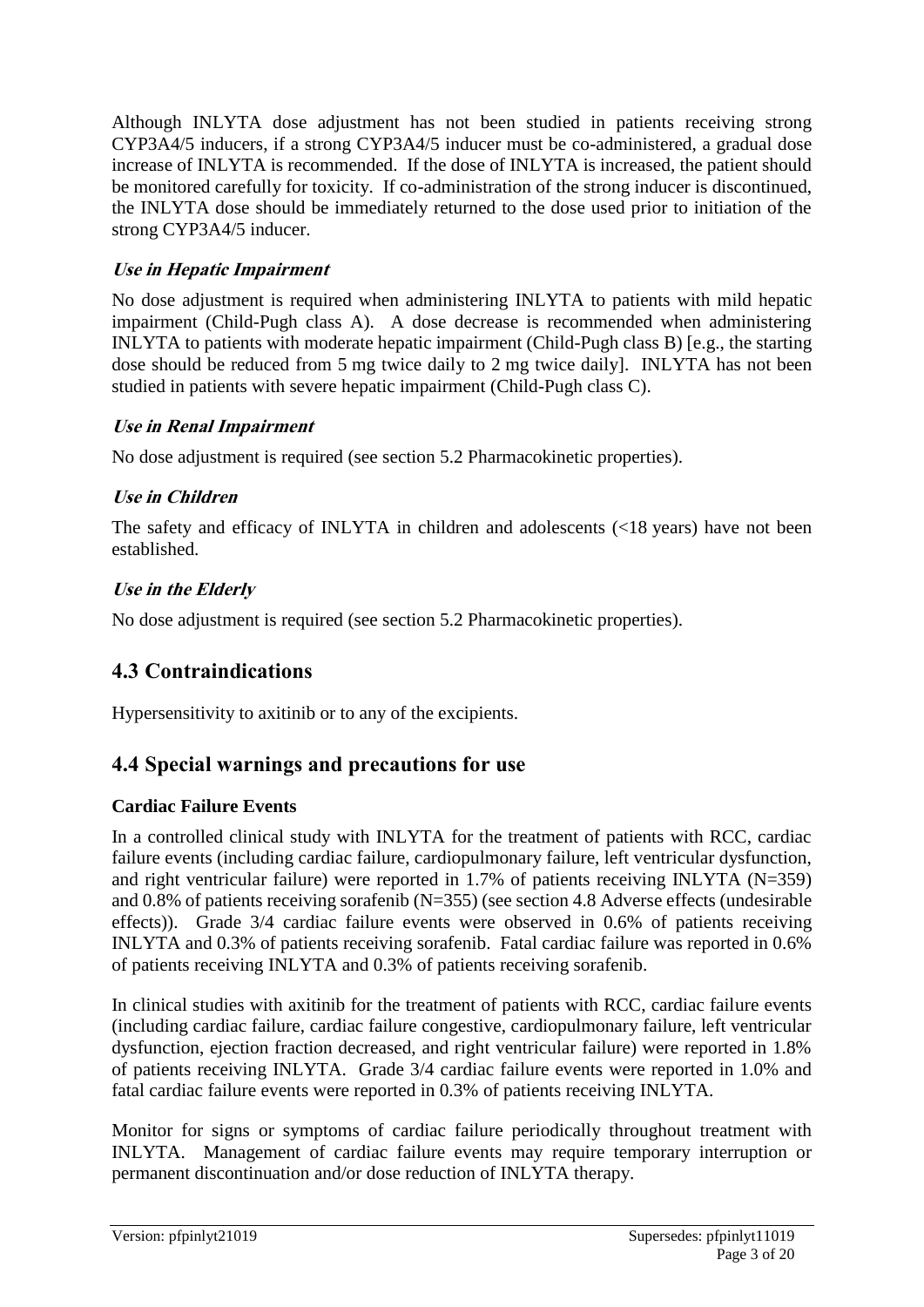### **Hypertension**

In a controlled clinical study with INLYTA for the treatment of patients with RCC, hypertension was reported in 40.4% of patients receiving INLYTA (N=359) and 29.0% receiving sorafenib (N=355) (see section 4.8 Adverse effects (undesirable effects)). Grade 3 hypertension was observed in 15.3% of patients receiving INLYTA and 10.7% of patients receiving sorafenib and Grade 4 hypertension was observed in 0.3% of patients receiving INLYTA and 0.3% of patients receiving sorafenib. Hypertensive crisis was reported in 0.6% of patients receiving INLYTA and in none of the patients receiving sorafenib. The median onset time for hypertension (systolic blood pressure >150 mmHg or diastolic blood pressure >100 mmHg) was within the first month of the start of INLYTA or sorafenib treatment and blood pressure increases have been observed as early as 4 days after starting INLYTA. Hypertension was managed with standard antihypertensive therapy. Discontinuation of INLYTA treatment due to hypertension occurred in 0.3% of patients receiving INLYTA and in none of the patients receiving sorafenib (see section 4.8 Adverse effects (undesirable effects)).

In pooled clinical studies with INLYTA for the treatment of patients with RCC (N=672), hypertension was reported in 51.2% of patients receiving INLYTA. Grade 3 hypertension was reported in 22.0% of patients receiving INLYTA. Grade 4 hypertension was reported in 1.0% of patients receiving INLYTA.

Blood pressure should be well-controlled prior to initiating INLYTA. Patients should be monitored for hypertension and treated as needed with standard anti-hypertensive therapy. In the case of persistent hypertension despite use of anti-hypertensive medications, the INLYTA dose should be reduced. For patients who develop severe hypertension, temporarily interrupt INLYTA and restart at a lower dose once the patient is normotensive. If INLYTA is interrupted, patients receiving antihypertensive medications should be monitored for hypotension (see section 4.2 Dose and method of administration).

### **Thyroid Dysfunction**

In a controlled clinical study with INLYTA for the treatment of patients with RCC, hypothyroidism was reported in 19.2% of patients receiving INLYTA (N=359) and 8.2% of patients receiving sorafenib (N=355) (see section 4.8 Adverse effects (undesirable effects)). Hyperthyroidism was reported in 1.1% of patients receiving INLYTA and 1.1% of patients receiving sorafenib. In patients who had thyroid stimulating hormone (TSH) <5 μU/mL before treatment, elevations of TSH to  $\geq$ 10  $\mu$ U/mL occurred in 32.2% of patients receiving INLYTA and 10.8% of patients receiving sorafenib (see section 4.8 Adverse effects (undesirable effects)).

In pooled clinical studies with INLYTA for the treatment of patients with RCC (N=672), hypothyroidism was reported in 24.6% of patients receiving INLYTA. Hyperthyroidism was reported in 1.6% of patients receiving INLYTA.

Monitor thyroid function before initiation of, and periodically throughout, treatment with INLYTA. Hypothyroidism or hyperthyroidism should be treated according to standard medical practice to maintain euthyroid state.

### **Arterial Thromboembolic Events**

In a controlled clinical study with INLYTA for the treatment of patients with RCC, Grade 3/4 arterial thromboembolic events were reported in 1.1% of patients receiving INLYTA (N=359)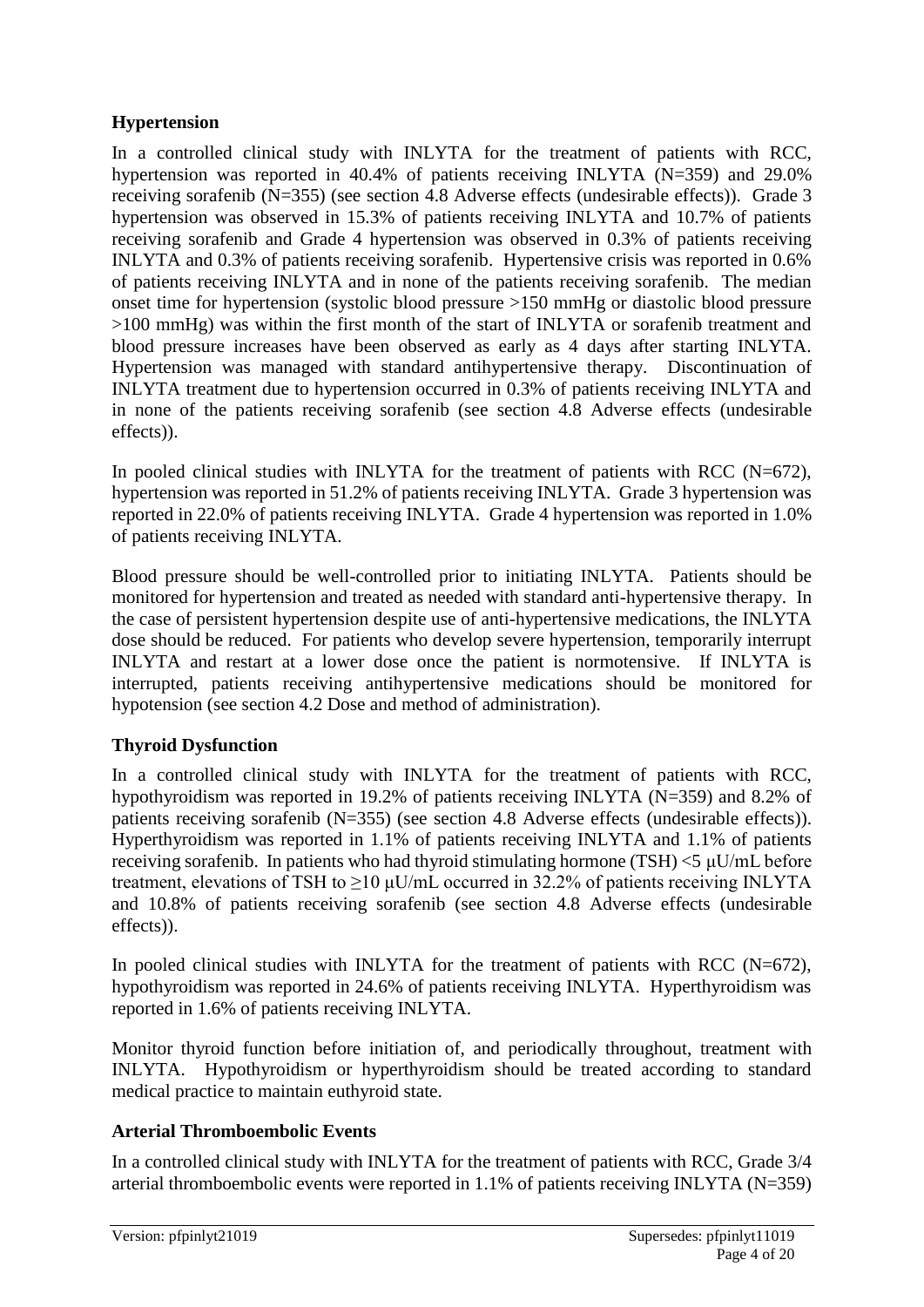and 1.1% of patients receiving sorafenib  $(N=355)$ . The most frequent arterial thromboembolic event was transient ischaemic attack (1.0%) (see section 4.8 Adverse effects (undesirable effects)). Fatal cerebrovascular accident was reported in 0.3% of patients receiving INLYTA and none (0%) of the patients receiving sorafenib.

In pooled clinical studies with INLYTA for the treatment of patients with RCC (N=672), arterial thromboembolic events were reported in 2.8% of patients receiving INLYTA. Grade 3 arterial thromboembolic events were reported in 1.2% of patients. Grade 4 arterial thromboembolic events were reported in 1.3% of patients. Fatal arterial thromboembolic events were reported in 2 patients (0.3%) receiving INLYTA.

In monotherapy studies with INLYTA (N=699), arterial thromboembolic events (including transient ischaemic attack, cerebrovascular accident, myocardial infarction, and retinal artery occlusion) were reported in 2.3% of patients receiving INLYTA.

INLYTA should be used with caution in patients who are at risk for, or who have a history of, these events. INLYTA has not been studied in patients who had an arterial thromboembolic event within the previous 12 months.

### **Venous Thromboembolic Events**

In a controlled clinical study with INLYTA for the treatment of patients with RCC, venous thromboembolic events were reported in  $3.1\%$  of patients receiving INLYTA (N=359) and 0.6% of patients receiving sorafenib ( $N=355$ ). Grade 3/4 venous thromboembolic events were reported in 2.5% of patients receiving INLYTA (including pulmonary embolism, deep vein thrombosis, and retinal vein occlusion/thrombosis) and 0.6% of patients receiving sorafenib (see section 4.8 Adverse effects (undesirable effects)). Fatal pulmonary embolism was reported in one patient (0.3%) receiving INLYTA and in none of the patients receiving sorafenib.

In pooled clinical studies with INLYTA for the treatment of patients with RCC  $(N=672)$ , venous thromboembolic events were reported in 2.8% of patients receiving INLYTA. Grade 3 venous thromboembolic events were reported in 0.9% of patients. Grade 4 venous thromboembolic events were reported in 1.2% of patients. Fatal venous thromboembolic events were reported in 1 patient (0.1%) receiving INLYTA.

INLYTA should be used with caution in patients who are at risk for, or who have a history of, these events. INLYTA has not been studied in patients who had a venous thromboembolic event within the previous 6 months.

#### **Aneurysms and artery dissections**

The use of VEGF pathway inhibitors in patients with or without hypertension may promote the formation of aneurysms and/or artery dissections. Before initiating INLYTA, this risk should be carefully considered in patients with risk factors such as hypertension or history of aneurysm.

### **Elevation of Haemoglobin or Haematocrit**

Increases in haemoglobin or haematocrit, reflective of increases in red blood cell mass, may occur during treatment with INLYTA. An increase in red blood cell mass may increase the risk of thromboembolic events.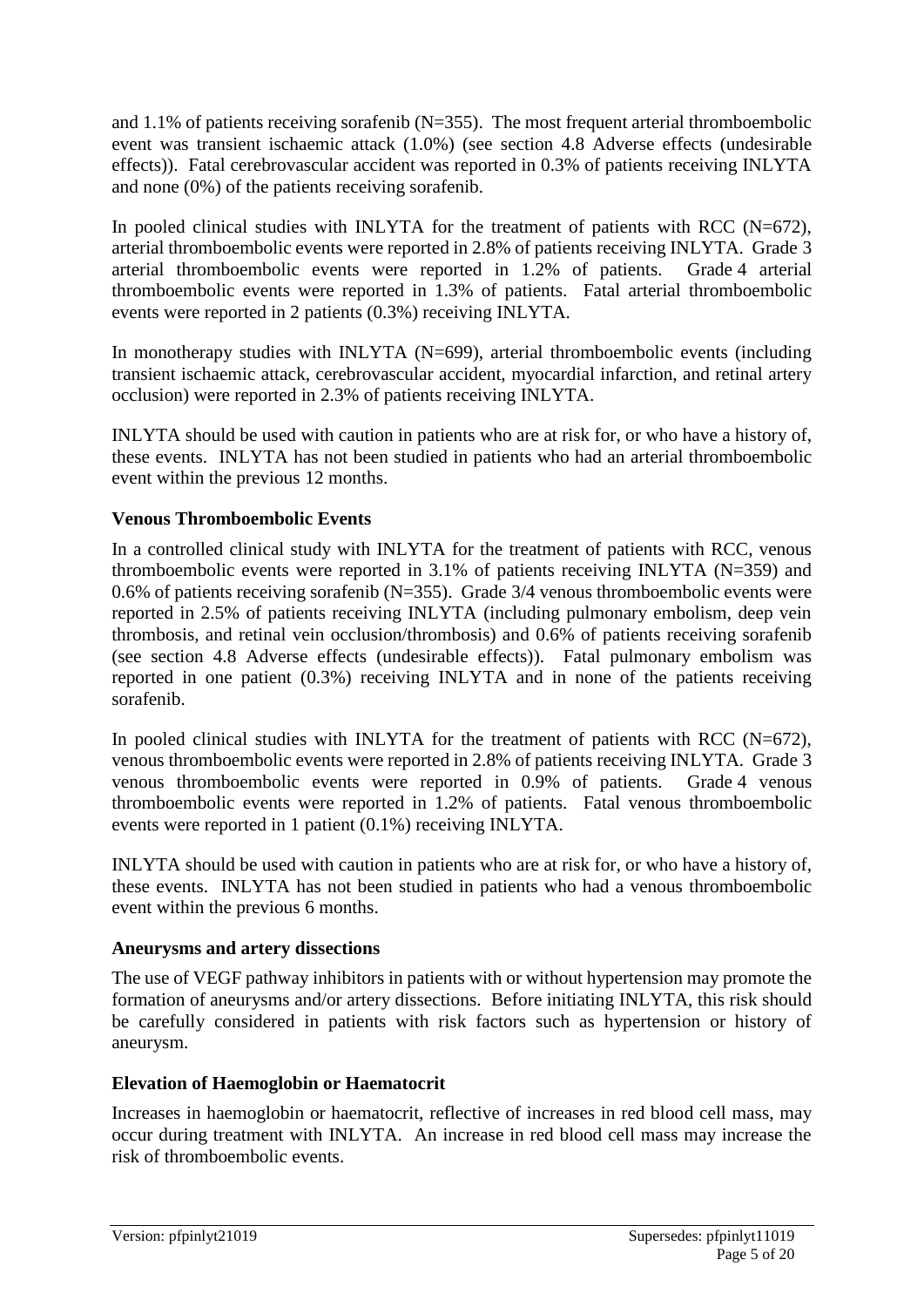Elevated haemoglobin above the ULN was observed in 9.7% of patients receiving INLYTA  $(N=320)$  and 0.9% of patients receiving sorafenib  $(N=316)$ .

Monitor haemoglobin or haematocrit before initiation of, and periodically throughout, treatment with INLYTA. If haemoglobin or haematocrit becomes elevated above the normal level, patients should be treated according to standard medical practice to decrease haemoglobin or haematocrit to an acceptable level.

### **Haemorrhage**

In a controlled clinical study with INLYTA for the treatment of patients with RCC, in which patients with untreated brain metastasis were excluded, haemorrhagic events were reported in 16.2% of patients receiving INLYTA (N=359) and 18.0% of patients receiving sorafenib (N=355). The most common haemorrhagic events in patients treated with INLYTA were epistaxis (6.1%), haematuria (3.3%), haemoptysis (2.2%), and rectal haemorrhage (2.2%) (see section 4.8 Adverse effects (undesirable effects)). Grade 3/4 haemorrhagic events were reported in 1.4% of patients receiving INLYTA (including cerebral haemorrhage, haematuria, haemoptysis, lower gastrointestinal haemorrhage, and melaena) and 3.1% of patients receiving sorafenib. Fatal haemorrhage was reported in one patient (0.3%) receiving INLYTA (gastric haemorrhage) and three patients (0.8%) receiving sorafenib.

In pooled clinical studies with INLYTA for the treatment of patients with RCC (N=672), haemorrhagic events were reported in 25.7% of patients receiving INLYTA. Grade 3 haemorrhagic events were reported in 3.0% of patients. Grade 4 haemorrhagic events were reported in 1.0% of patients and fatal haemorrhagic events were reported in 3 patients (0.4%) receiving INLYTA.

INLYTA has not been studied in patients who have evidence of untreated brain metastasis or recent active gastrointestinal bleeding and should not be used in those patients. If any bleeding requires medical intervention, temporarily interrupt the INLYTA dose.

### **Gastrointestinal Perforation and Fistula Formation**

In a controlled clinical study with INLYTA for the treatment of patients with RCC, gastrointestinal perforation was reported 0.3% of patients receiving INLYTA (N=359) and in none of the patients receiving sorafenib (N=355). In addition to cases of gastrointestinal perforation, fistulas were reported in 0.6% of patients receiving INLYTA and 0.3% of patients receiving sorafenib.

In pooled clinical studies with INLYTA for the treatment of patients with RCC (N=672), gastrointestinal perforation and fistula were reported in 1.9% of patients receiving INLYTA. In monotherapy studies with INLYTA (N=699), fatal gastrointestinal perforation was reported in one patient (0.1%).

Monitor for symptoms of gastrointestinal perforation periodically throughout treatment with INLYTA.

### **Wound Healing Complications**

No formal studies of the effect of INLYTA on wound healing have been conducted. Treatment with INLYTA should be stopped at least 24 hours prior to scheduled surgery. The decision to resume INLYTA therapy after surgery should be based on clinical judgment of adequate wound healing.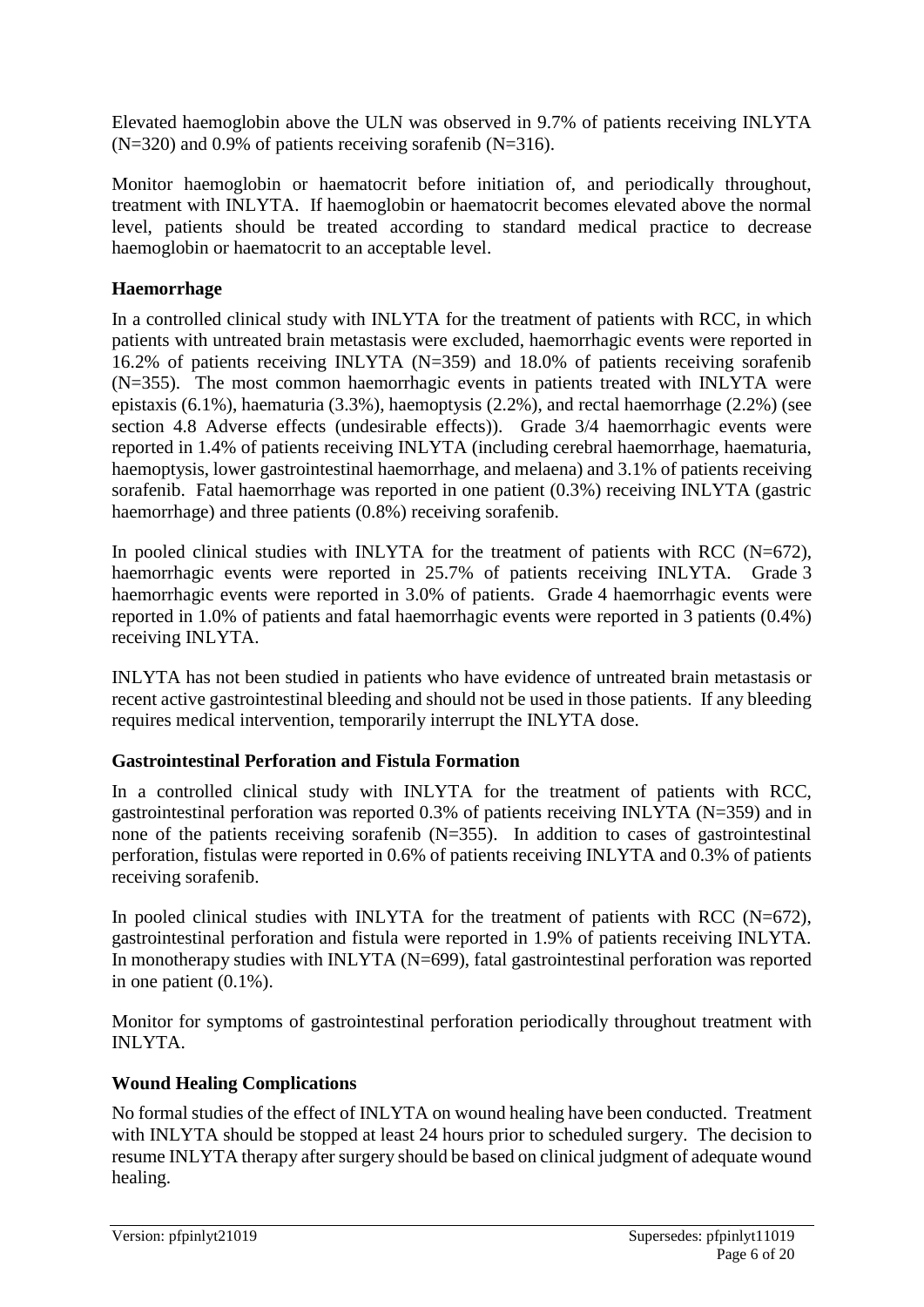### **Reversible Posterior Leukoencephalopathy Syndrome (RPLS)**

In a controlled clinical study with INLYTA for the treatment of patients with RCC, reversible posterior leukoencephalopathy syndrome (RPLS) was reported in one patient (0.3%) receiving INLYTA (N=359) and in none of the patients receiving sorafenib (N=355) (see section 4.8 Adverse effects (undesirable effects)).

In pooled clinical studies with INLYTA for the treatment of patients with RCC (N=672), RPLS was reported in 0.3% of patients receiving INLYTA.

RPLS is a neurological disorder which can present with headache, seizure, lethargy, confusion, blindness and other visual and neurologic disturbances. Mild to severe hypertension may be present. Magnetic resonance imaging is necessary to confirm the diagnosis of RPLS. In patients with signs/symptoms of RPLS, temporarily interrupt or permanently discontinue INLYTA. The safety of reinitiating INLYTA therapy in patients previously experiencing RPLS is not known.

### **Proteinuria**

In a controlled clinical study with INLYTA for the treatment of patients with RCC, proteinuria was reported in 10.9% of patients receiving INLYTA (N=359) and 7.3% of patients receiving sorafenib (N=355) (see section 4.8 Adverse effects (undesirable effects)). Grade 3 proteinuria was reported in 3.1% of patients receiving INLYTA and 1.7% of patients receiving sorafenib.

In pooled clinical studies with INLYTA for the treatment of patients with RCC (N=672), proteinuria was reported in 21.1% of patients receiving INLYTA. Grade 3 proteinuria was reported in 4.8% of patients receiving INLYTA. Grade 4 proteinuria was reported in 0.1% of patients receiving INLYTA.

Monitoring for proteinuria before initiation of, and periodically throughout, treatment with INLYTA is recommended. For patients who develop moderate to severe proteinuria, reduce the dose or temporarily interrupt INLYTA treatment (See section 4.2 Dose and method of administration). INLYTA should be discontinued if the patient develops nephrotic syndrome.

### **Elevation of Liver Enzymes**

In a clinical dose-finding study, concurrent elevations of alanine aminotransferase (ALT) (12 times the upper limit of normal [ULN]) and bilirubin (2.3 times the ULN), considered to be drug-related hepatotoxicity, were observed in 1 patient who received INLYTA at a starting dose of 20 mg twice daily (4 times the recommended starting dose). In a controlled clinical study with INLYTA for the treatment of patients with RCC, no concurrent elevations of ALT (>3 times the ULN) and bilirubin (>2 times the ULN) were observed for INLYTA (N=359) or sorafenib (N=355).

Monitor liver function tests before initiation of, and periodically throughout, treatment with INLYTA.

### **Lactose**

This medicinal product contains lactose. Patients with rare hereditary problems of galactose intolerance, Lapp lactase deficiency or glucose-galactose malabsorption should not take this medicinal product.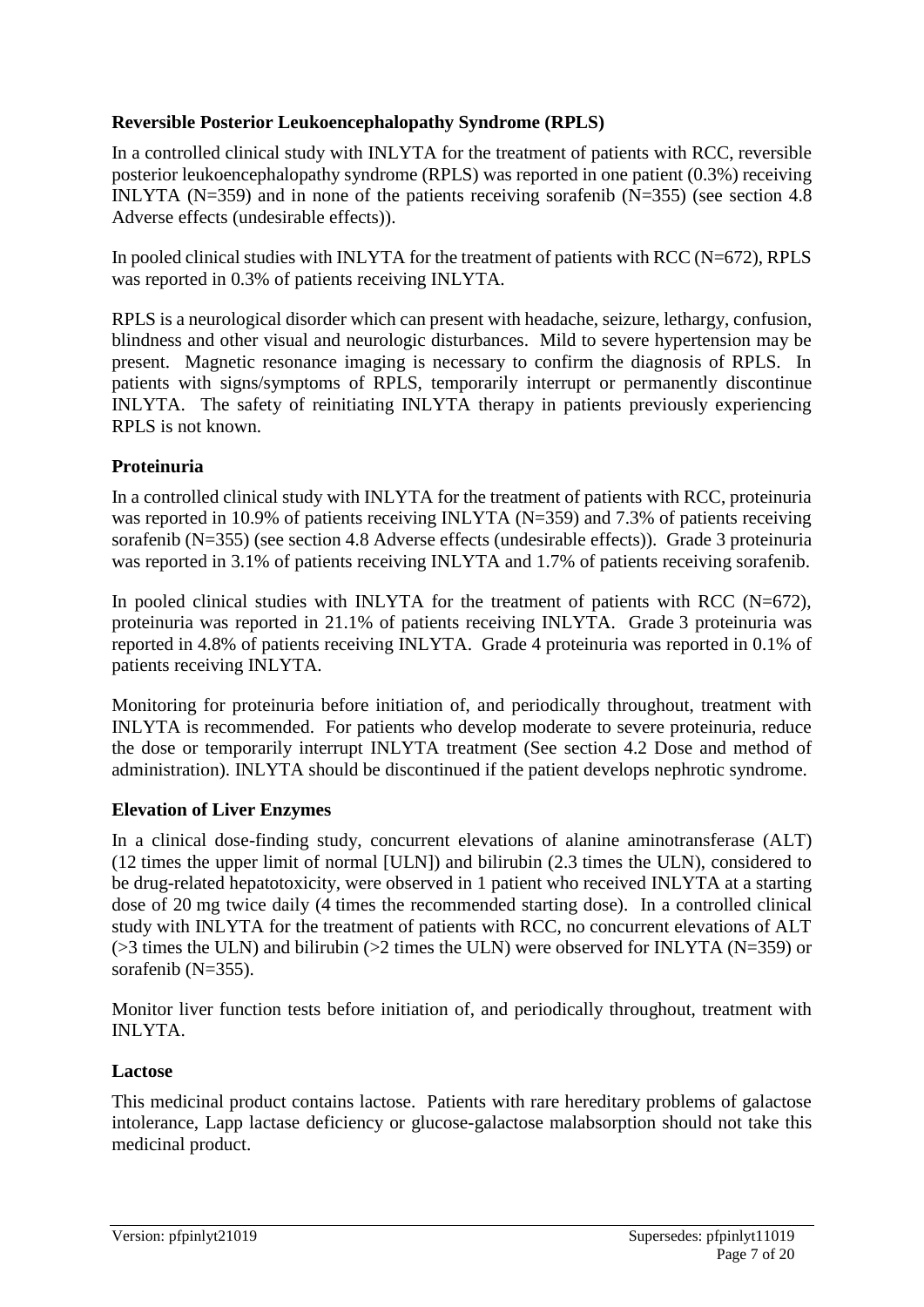#### **Use in hepatic impairment**

In clinical studies with INLYTA, the systemic exposure to INLYTA was approximately 2-fold higher in subjects with moderate hepatic impairment (Child-Pugh class B) compared to subjects with normal hepatic function. A dose decrease is recommended when administering INLYTA to patients with moderate hepatic impairment (Child-Pugh class B) (see section 5.2 Pharmacokinetic properties).

INLYTA has not been studied in patients with severe hepatic impairment (Child-Pugh class C).

### **Use in renal impairment**

A dedicated renal impairment trial for axitinib has not been conducted. Based on the population pharmacokinetic analyses, no significant difference in axitinib clearance was observed in patients with mild to severe renal impairment (creatinine clearance [CrCL] from 15 to 89 mL/min). No dose adjustment is needed for patients with mild to severe renal impairment. Caution should be used in patients with end-stage renal disease  $(CrCL < 15$  mL/min).

### **Use in the elderly**

In a controlled clinical study with INLYTA for the treatment of patients with RCC, 34.3% of patients treated with INLYTA were  $\geq 65$  years of age. Although greater sensitivity in some older individuals cannot be ruled out, no overall differences were observed in the safety and effectiveness of INLYTA between patients who were  $\geq$  65 years of age and younger.

No dosage adjustment is required in elderly patients (see section 5.2 Pharmacokinetic properties).

#### **Paediatric use**

The safety and efficacy of INLYTA in children and adolescents (<18 years) have not been studied. Physeal dysplasia was observed in immature mice and dogs given axitinib at doses  $\geq$  30 mg/kg/day for at least 1 month (approximately 6 times the AUC at the recommended starting dose in humans); the incidence and severity were dose-related and the effects were reversible when treatment stopped. Dental caries were observed in mice treated for more than 1 month at axitinib doses  $\geq 10$  mg/kg/day (approximately 2 times the AUC at the recommended starting dose in humans); residual findings, indicative of partial reversibility, were observed when treatment stopped. For physeal dysplasia, no effect levels of 10 mg/kg/day in mice (approximately 1.4 times the AUC at the recommended starting dose in humans) and 10 mg/kg/day in dogs were determined in animals given axitinib for 1 month. A no effect level was not defined for caries of the incisors in mice. Other toxicities of potential concern to paediatric patients have not been evaluated in juvenile animals.

#### **Effects on laboratory tests**

No data available.

# **4.5 Interactions with other medicines and other forms of interactions**

*In vitro* data indicate that axitinib is metabolized primarily by CYP3A4/5 and, to a lesser extent, CYP1A2, CYP2C19, and uridine diphosphate-glucuronosyltransferase (UGT) 1A1.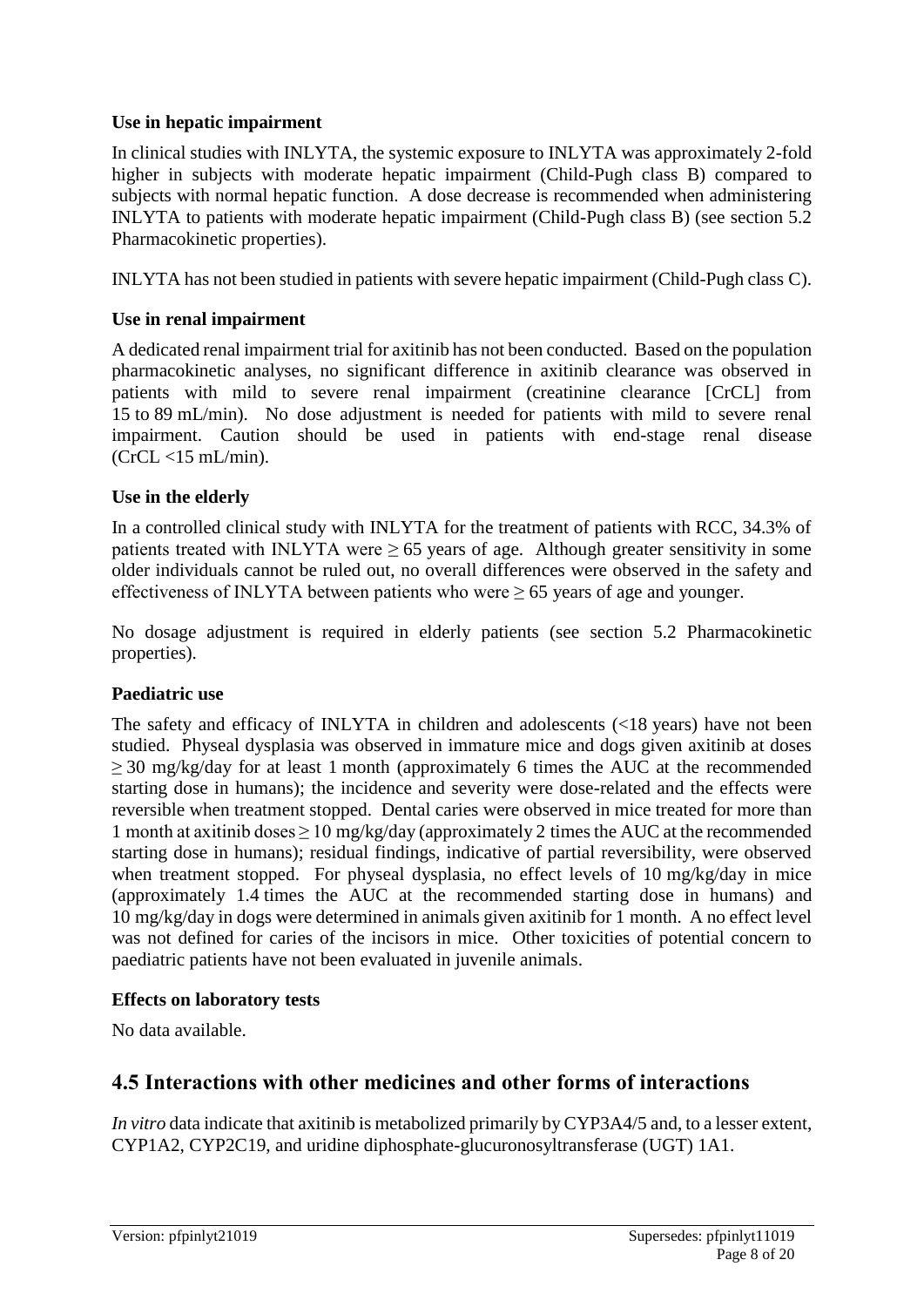#### *CYP3A4/5 Inhibitor*s

Ketoconazole, a strong inhibitor of CYP3A4/5, administered at a dose of 400 mg once daily for 7 days, increased the mean AUC 2-fold and Cmax 1.5-fold of a single 5-mg oral dose of INLYTA in healthy volunteers.

Co-administration of INLYTA with strong CYP3A4/5 inhibitors (e.g., ketoconazole, itraconazole, clarithromycin, atazanavir, indinavir, nefazodone, nelfinavir, ritonavir, saquinavir, and telithromycin) may increase axitinib plasma concentrations. Grapefruit may also increase axitinib plasma concentrations.

Selection of concomitant medication with no or minimal CYP3A4/5 inhibition potential is recommended. If a strong CYP3A4/5 inhibitor must be co-administered, a dose adjustment of INLYTA is recommended (See section 4.2 Dose and method of administration).

#### *CYP3A4/5 Inducers*

Rifampin, a strong inducer of CYP3A4/5, administered at a dose of 600 mg once daily for 9 days, reduced the mean AUC by 79% and Cmax by 71% of a single 5-mg dose of INLYTA in healthy volunteers.

Co-administration of INLYTA with strong CYP3A4/5 inducers (e.g., rifampin, dexamethasone, phenytoin, carbamazepine, rifabutin, rifapentin, phenobarbital, and *Hypericum perforatum* [also known as St. John's wort]) may decrease axitinib plasma concentrations.

Selection of concomitant medication with no or minimal CYP3A4/5 induction potential is recommended. If a strong CYP3A4/5 inducer must be co-administered, a dose adjustment of INLYTA is recommended (See section 4.2 Dose and method of administration).

#### *In Vitro Studies of CYP and UGT Inhibition and Induction*

*In vitro* studies indicated that axitinib does not inhibit CYP2A6, CYP2C9, CYP2C19, CYP2D6, CYP2E1, CYP3A4/5, or UGT1A1 at therapeutic plasma concentrations.

*In vitro* studies indicated that axitinib has a potential to inhibit CYP1A2. Therefore, coadministration of INLYTA with CYP1A2 substrates may result in increased plasma concentrations of CYP1A2 substrates (e.g., theophylline).

*In vitro* studies also indicated that axitinib has the potential to inhibit CYP2C8. However, coadministration of INLYTA with paclitaxel, a known CYP2C8 substrate, did not result in increased plasma concentrations of paclitaxel in patients with advanced cancer, indicating lack of clinical CYP2C8 inhibition.

*In vitro* studies in human hepatocytes also indicated that axitinib does not induce CYP1A1, CYP1A2, or CYP3A4/5. Therefore co-administration of INLYTA is not expected to reduce the plasma concentration of co-administered CYP1A1, CYP1A2, or CYP3A4/5 substrates *in vivo*.

#### *In Vitro Studies with P-glycoprotein*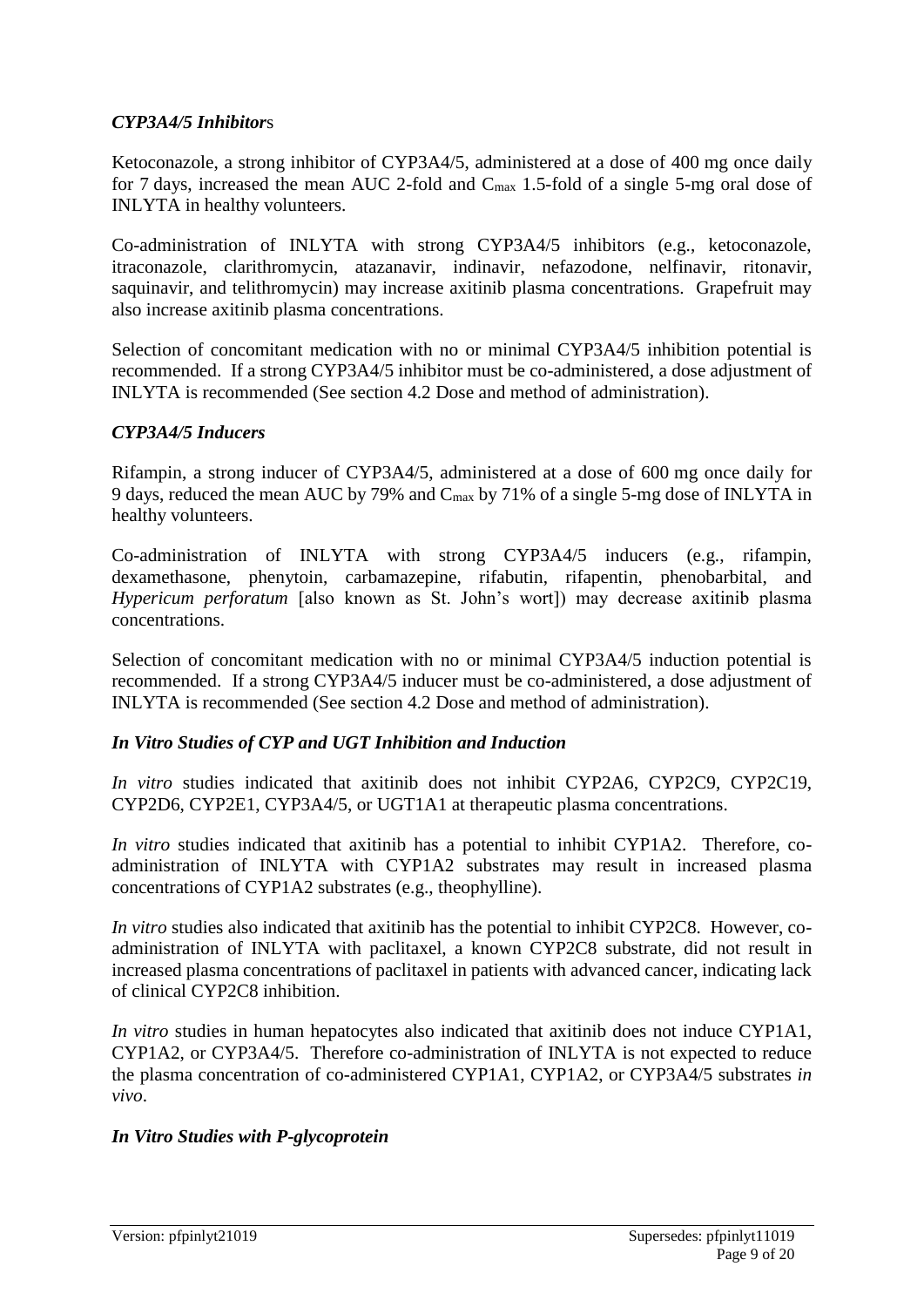*In vitro* studies indicated that axitinib inhibits P-glycoprotein. However, axitinib is not expected to inhibit P-glycoprotein at therapeutic plasma concentrations. Therefore, coadministration of INLYTA is not expected to increase the plasma concentration of digoxin, or other P-glycoprotein substrates, *in vivo*.

# **4.6 Fertility, pregnancy and lactation**

### **Effects on fertility**

INLYTA has the potential to impair reproductive function and fertility in humans. Findings in the male reproductive tract were observed in the testes/epididymis (decreased organ weight, atrophy or degeneration, decreased numbers of germinal cells, hypospermia or abnormal sperm forms) in mice and dogs. Axitinib did not affect mating or fertility in male mice at any dose tested up to 100 mg/kg/day. However, reduced testicular weights, sperm density and/or count were noted at  $\geq 10$  mg/kg/day (approximately 4 times the AUC at the recommended starting dose in humans) following at least 70 days of treatment with axitinib. Male reproductive toxicity was evident in the dog at  $\geq 3$  mg/kg/day, 0.2 times the AUC at the recommended starting dose in humans.

Findings in the female reproductive tract in mice and dogs included signs of delayed sexual maturity, reduced or absent corpora lutea, decreased uterine weights and uterine atrophy. In female mice, reduced fertility and embryonic viability were observed at all doses tested  $( \geq 30 \text{ mg/kg/day})$  following at least 15 days of treatment with axitinib (approximately 11 times the AUC at the recommended starting dose in humans). Female reproductive toxicity in the dog was observed at  $\geq 10$  mg/kg/day.

### **Use in pregnancy – Pregnancy Category D**

There are no studies in pregnant women using INLYTA. As angiogenesis is a critical component of embryonic and fetal development, INLYTA may cause fetal harm if administered to a pregnant woman. Axitinib has been shown to be embryotoxic and teratogenic when administered to mice and rabbits at exposures similar to or below clinical exposure.

An increase in post-implantation loss and reduced embryonic survival was observed in female mice exposed to axitinib (30 mg/kg/day, or 11 times the AUC at the recommended starting dose in humans) prior to mating and through the first week of pregnancy. Pregnant mice exposed to axitinib showed an increased occurrence of cleft palate at an oral dose level of 3 mg/kg/day (approximately half the AUC at the recommended starting dose in humans) and common variations in skeletal ossification at  $\geq 1$  mg/kg/day (approximately 0.15 times the AUC at the recommended starting dose in humans). Limited investigations in rabbits showed high embryo and fetal loss at exposures considerably lower than the recommended clinical dose.

INLYTA should not be used during pregnancy. Women of childbearing potential must be advised to avoid becoming pregnant while receiving treatment with INLYTA. If this drug is used during pregnancy, or if the patient becomes pregnant while receiving this drug, the patient should be apprised of the potential hazard to the fetus. Adequate contraception should be used during therapy and for at least 4 weeks after completion of therapy.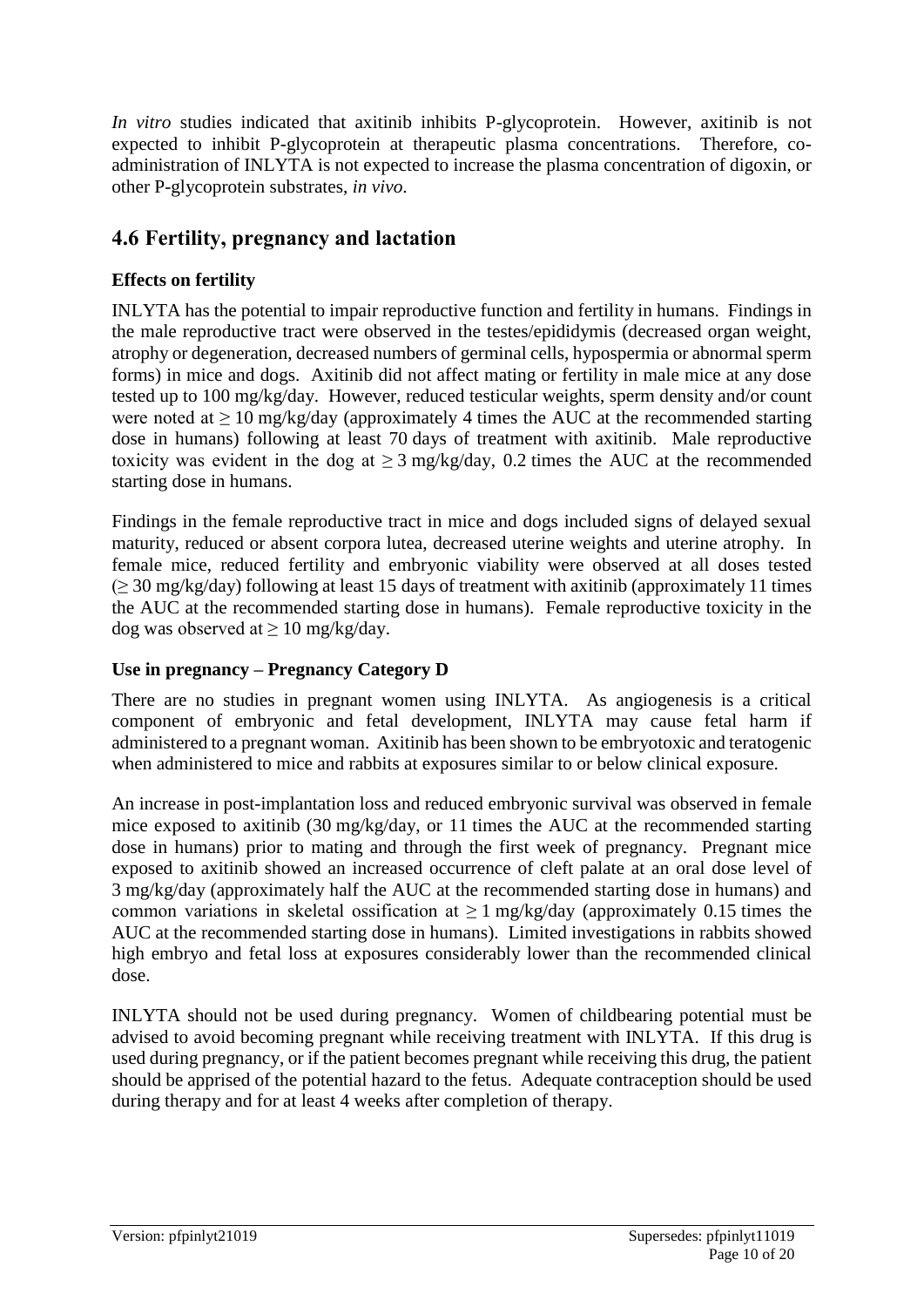### **Use in lactation**

No studies have been conducted in humans to assess the effect of axitinib on milk production, its presence in breast milk, or its effects of the breast-fed child. It is unknown whether axitinib is excreted in human milk. Since many drugs are commonly excreted in human milk, and because of the potential for serious adverse reactions in nursing infants due to exposure to axitinib, women should discontinue breastfeeding during treatment with axitinib.

### **4.7 Effects on ability to drive and use machines**

No studies on the effect of INLYTA on the ability to drive and use machines have been performed. Patients should be advised that they may experience events such as dizziness and/or fatigue during treatment with INLYTA.

### **4.8 Adverse effects (undesirable effects)**

The safety of INLYTA has been evaluated in 672 patients with advanced RCC who participated in the pivotal randomised clinical study or four additional monotherapy studies with INLYTA.

In the pivotal study the median duration of treatment was 6.4 months (range 0.03 to 22.0) for patients who received INLYTA and 5.0 months (range 0.03 to 20.1) for patients who received sorafenib. Dose modifications or temporary delay of treatment due to an adverse event occurred in 55.4% of patients receiving INLYTA and 61.9% of patients receiving sorafenib. Permanent discontinuation due to an adverse event occurred in 9.2% of patients receiving INLYTA and 13.0% of patients receiving sorafenib.

In another Phase 3 study, the median duration of treatment was 9.2 months (range 0.1 to 23.7) for patients who received INLYTA and 7.0 months (range 0.03 to 22.0) for patients who received sorafenib. Dose modifications or temporary delay of treatment due to an adverse event occurred in 52.6% of patients receiving INLYTA and 37.7% of patients receiving sorafenib. Permanent discontinuation due to an adverse event occurred in 16.3% of patients receiving INLYTA and 10.1% of patients receiving sorafenib.

The most common  $(\geq 20\%)$  adverse reactions observed following treatment with INLYTA were diarrhoea, hypertension, fatigue, decreased appetite, nausea, dysphonia, weight decreased, palmar-plantar erythrodysaesthesia (hand-foot syndrome), haemorrhage, hypothyroidism, vomiting, proteinuria, cough, and constipation. Severe (Grade ≥3) diarrhoea, hypertension and fatigue were very common  $(>10\%)$ .

The following risks, including appropriate action to be taken, are discussed in greater detail under Precautions: cardiac failure events, hypertension, thyroid dysfunction, arterial thromboembolic events, venous thromboembolic events, elevation of haemoglobin or haematocrit, haemorrhage, gastrointestinal perforation and fistula formation, wound healing complications, reversible posterior leukoencephalophathy syndrome, proteinuria, and elevation of liver enzymes.

Table 1 presents adverse reactions reported in patients who received INLYTA. The adverse reactions are listed by system organ class, frequency category and grade of severity. Frequency categories are defined as: very common  $(\geq 1/10)$ , common  $((\geq 1/100 \text{ to } \leq 1/10)$ , uncommon  $((\geq 1/1,000 \text{ to } <1/100)$ , rare ( $\geq 1/10,000 \text{ to } <1/1,000$ ), very rare ( $\lt 1/10,000$ ), not known (cannot be estimated from the available data).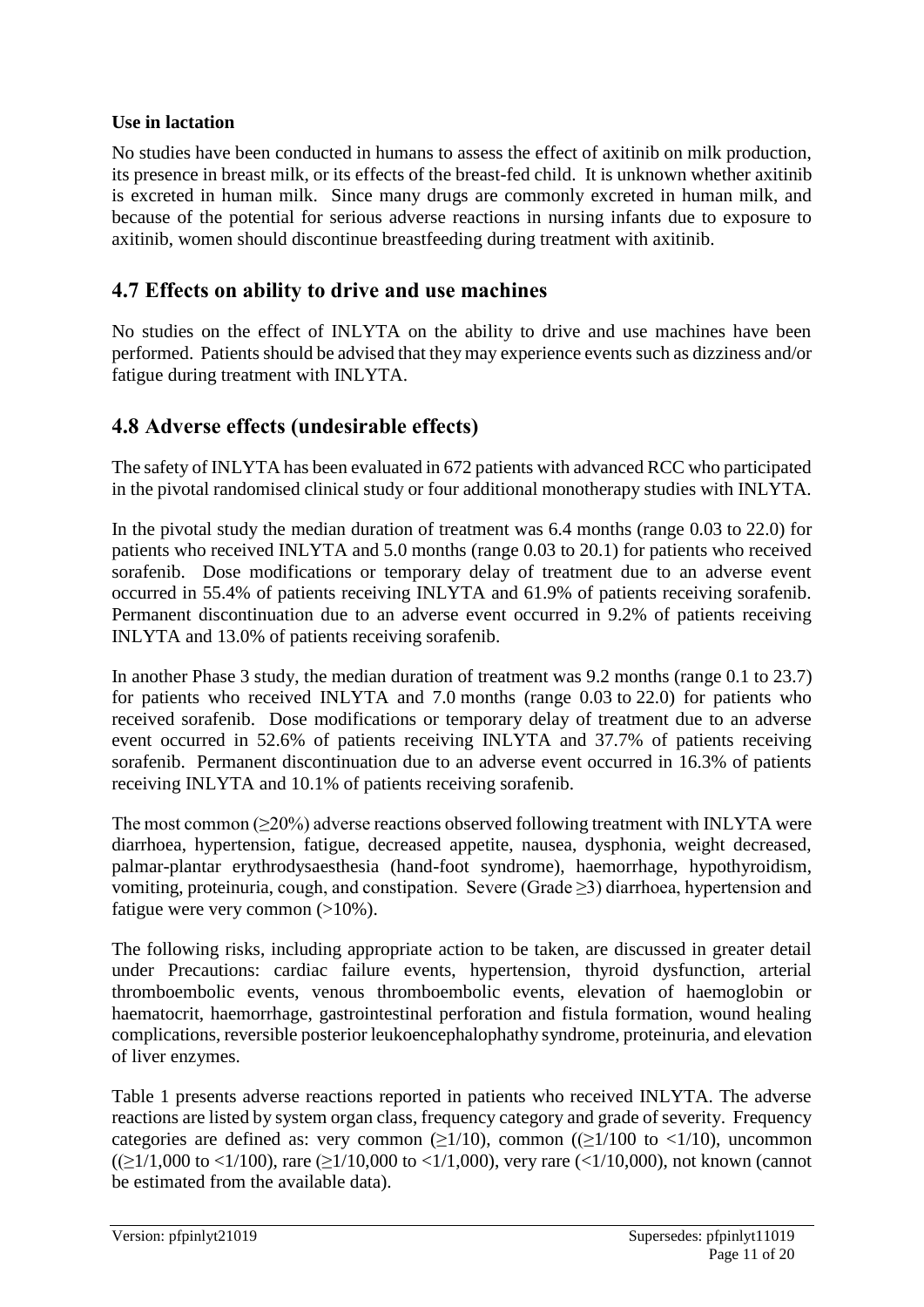| <b>Adverse Reaction</b> a,b           | <b>Frequency Category<sup>c</sup></b> | All Grades $(\% )$ | Grades $3 & 4 (%)$ |  |
|---------------------------------------|---------------------------------------|--------------------|--------------------|--|
| <b>Blood &amp; Lymphatic</b>          |                                       |                    |                    |  |
| Anaemia                               | Common                                | 6.3                | 1.6                |  |
| Polycythaemia                         | Common                                | 1.5                | 0.1                |  |
| <b>Endocrine</b>                      |                                       |                    |                    |  |
| Hypothyroidism                        | Very Common                           | 24.6               | 0.3                |  |
| Hyperthyroidism                       | Common                                | 1.6                | 0.2                |  |
| <b>Metabolism &amp; Nutrition</b>     |                                       |                    |                    |  |
| <b>Appetite Decreased</b>             | Very Common                           | 39.0               | 3.9                |  |
| Dehydration                           | Common                                | 6.7                | 3.4                |  |
| Hyperkalaemia                         | Common                                | 2.7                | 1.3                |  |
| Hypercalcaemia                        | Common                                | 2.2                | 0.4                |  |
| <b>Nervous System</b>                 |                                       |                    |                    |  |
| Headache                              | Very Common                           | 16.2               | 0.7                |  |
| Dysgeusia                             | Very Common                           | 11.5               | $\overline{0}$     |  |
| <b>Dizziness</b>                      | Common                                | 9.1                | 0.6                |  |
| $\mathsf{RPLS}^{\rm d}$               | Uncommon                              | 0.3                | 0.1                |  |
| Ear & Labyrinth                       |                                       |                    |                    |  |
| <b>Tinnitus</b>                       | Common                                | 3.1                | $\mathbf{0}$       |  |
| Cardiac                               |                                       |                    |                    |  |
| Cardiac Failure Eventse*              | Common                                | 1.8                | 1.0                |  |
| <b>Vascular</b>                       |                                       |                    |                    |  |
| Hypertensionf                         | Very Common                           | 51.2               | 23.0               |  |
| Haemorrhage <sup>g*</sup>             | Very Common                           | 25.7               | 4.0                |  |
| Venous TEE <sup>h*</sup>              | Common                                | 2.8                | 2.1                |  |
| Arterial TEE <sup>i*</sup>            | Common                                | 2.8                | 2.5                |  |
| <b>Respiratory</b>                    |                                       |                    |                    |  |
| $Dyspnoea*$                           | Very Common                           | 17.1               | 4.2                |  |
| Cough                                 | Very Common                           | 20.4               | 0.6                |  |
| Dysphonia                             | Very Common                           | 32.7               | 0.1                |  |
| <b>Gastrointestinal</b>               |                                       |                    |                    |  |
| Diarrhoea                             | Very Common                           | 55.4               | 10.2               |  |
| Vomiting                              | Very Common                           | 23.7               | 2.8                |  |
| Nausea                                | Very Common                           | 33.0               | 2.3                |  |
| Abdominal Pain                        | Very Common                           | 14.7               | 2.8                |  |
| Stomatitis                            | Very Common                           | 15.5               | 1.8                |  |
| Constipation                          | Very Common                           | 20.2               | 1.0                |  |
| Dyspepsia                             | Very Common                           | 11.2               | 0.1                |  |
| <b>Upper Abdominal Pain</b>           | Common                                | 9.4                | 0.9                |  |
| Haemorrhoids                          | Common                                | 3.3                | $\overline{0}$     |  |
| Glossodynia                           | Common                                | 2.8                | $\boldsymbol{0}$   |  |
| GI Perforation / Fistula <sup>j</sup> | Common                                | 1.9                | 1.2                |  |
| Hepatobiliary                         |                                       |                    |                    |  |
| Hyperbilirubinaemia                   | Common                                | 1.3                | 0.2                |  |
| <b>Skin</b>                           |                                       |                    |                    |  |
| PPE                                   | Very Common                           | 32.1               | 7.6                |  |
| Rash                                  | Very Common                           | 14.3               | 0.1                |  |

**Table 1: Adverse Reactions Reported in Patients with advanced RCC who Received INLYTA in the Pooled Trials (N=672)**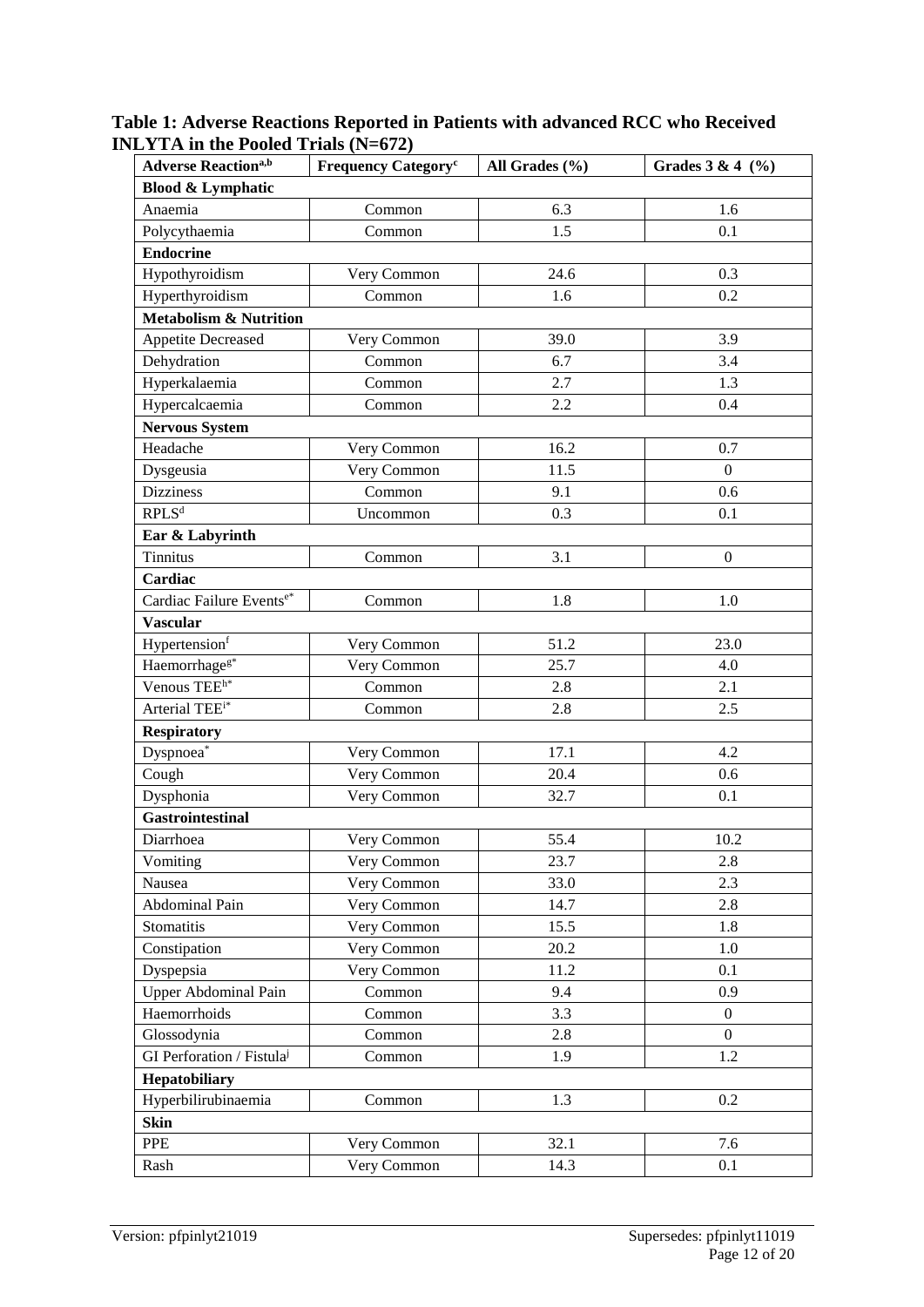| <b>Adverse Reaction</b> a,b | <b>Frequency Category<sup>c</sup></b> | All Grades (%) | Grades $3 & 4 (%)$ |  |
|-----------------------------|---------------------------------------|----------------|--------------------|--|
| Dry Skin                    | Very Common                           | 10.1           | 0.1                |  |
| Erythema                    | Common                                | 3.7            | $\Omega$           |  |
| Pruritus                    | Common                                | 6.0            | $\overline{0}$     |  |
| Alopecia                    | Common                                | 5.7            | $\boldsymbol{0}$   |  |
| <b>Musculoskeletal</b>      |                                       |                |                    |  |
| Arthralglia                 | Very Common                           | 17.7           | 2.2                |  |
| Pain in Extremity           | Very Common                           | 14.1           | 1.3                |  |
| Myalgia                     | Common                                | 8.2            | 0.7                |  |
| Renal & Urinary             |                                       |                |                    |  |
| Proteinuriak                | Very Common                           | 21.1           | 4.9                |  |
| General                     |                                       |                |                    |  |
| Fatigue                     | Very Common                           | 45.1           | 10.9               |  |
| Asthenia <sup>*</sup>       | Very Common                           | 13.8           | 3.1                |  |
| Mucosal Inflammation        | Very Common                           | 13.7           | 1.0                |  |
| <b>Investigations</b>       |                                       |                |                    |  |
| Weight Decreased            | Very Common                           | 32.7           | 4.9                |  |
| Lipase Increased            | Common                                | 3.7            | 1.4                |  |
| <b>Creatinine Increased</b> | Common                                | 5.7            | 0.4                |  |
| <b>ALT</b> Increased        | Common                                | 6.5            | 1.2                |  |
| Alk Phos Increased          | Common                                | 4.8            | 0.3                |  |
| <b>AST</b> Increased        | Common                                | 6.1            | 1.0                |  |
| Amylase Increased           | Common                                | 3.4            | 1.0                |  |

RPLS: Reversible Posterior Leukoencephalopathy Syndrome. TEE: Thrombolic Event. GI: Gastrointestinal. PPE: Palmar-Plantar Erythrodysaesthesia. ALT: Alanine aminotransferase. AST: Aspartate aminotransferase.

\* Includes fatal events.

- a Adverse reactions are listed according to treatment-emergent, all-causality frequency
- b National Cancer Institute Common Terminology Criteria for Adverse Events, Version 3.0.
- c Frequency categories are based on the "all grades" values
- d Reversible posterior leukoencephalopathy syndrome includes the preferred term: leukoencephalopathy.
- e Cardiac failure events includes the preferred terms: cardiac failure, cardiac failure congestive, cardiopulmonary failure, ejection fraction decreased, left ventricular dysfunction, and right ventricular failure.
- f Hypertension includes the preferred terms: accelerated hypertension, blood pressure increased, hypertension and hypertensive crisis.
- g Haemorrhage includes the preferred terms: activated partial thromboplastin time prolonged, anal haemorrhage, arterial haemorrhage, blood urine present, central nervous system haemorrhage, cerebral haemorrhage, coagulation time prolonged, conjunctival haemorrhage, contusion, diarrhoea haemorrhagic, dysfunctional urterine bleeding, epistaxis , gastric haemorrhage, gastrointestinal haemorrhage, gingival bleeding, haematemesis, haematochezia, haematocrit decreased, haematoma, haematuria , haemoglobin decreased, haemoptysis, haemorrhage, haemorrhage coronary artery, haemorrhage urinary tract, haemorrhoidal haemorrhage, haemostasis, increased tendency to bruise, international normalised ratio increased, lower gastrointestinal haemorrhage, melaena, petechiae, pharyngeal haemorrhage, prothrombin time prolonged, pulmonary haemorrhage, purpura, , rectal haemorrhage , red blood cell count decreased, renal haemorrhage, scleral haemorrhage, scrotal haematocoele, splenic haemotoma, splinter haemorrhage, subarachnoid haemorrhage, tongue haemorrhage, upper gastrointestinal haemorrhage, and vaginal haemorrhage .
- h Venous thromboembolic events includes the preferred terms: Budd-Chiari syndrome, deep vein thrombosis, jugular vein thrombosis, pelvic venous thrombosis, pulmonary embolism, retinal vein occlusion, retinal vein thrombosis, subclavian vein thrombosis, venous thrombosis, and venous thrombosis limb..
- i Arterial thrombotic events includes the preferred terms: acute myocardial infarction, embolism, myocardial infarction, retinal artery occlusion, and transient ischaemic attack.
- j Gastrointestinal perforation and fistula includes the preferred terms: abdominal abscess, anal abscess, anal fistula, fistula, gastrointestinal anastomotic leak, gastrointestinal perforation, large intestine perforation, oesophagobronchial fistula and peritonitis.
- k Proteinuria includes the preferred terms: protein urine, protein urine present and proteinuria.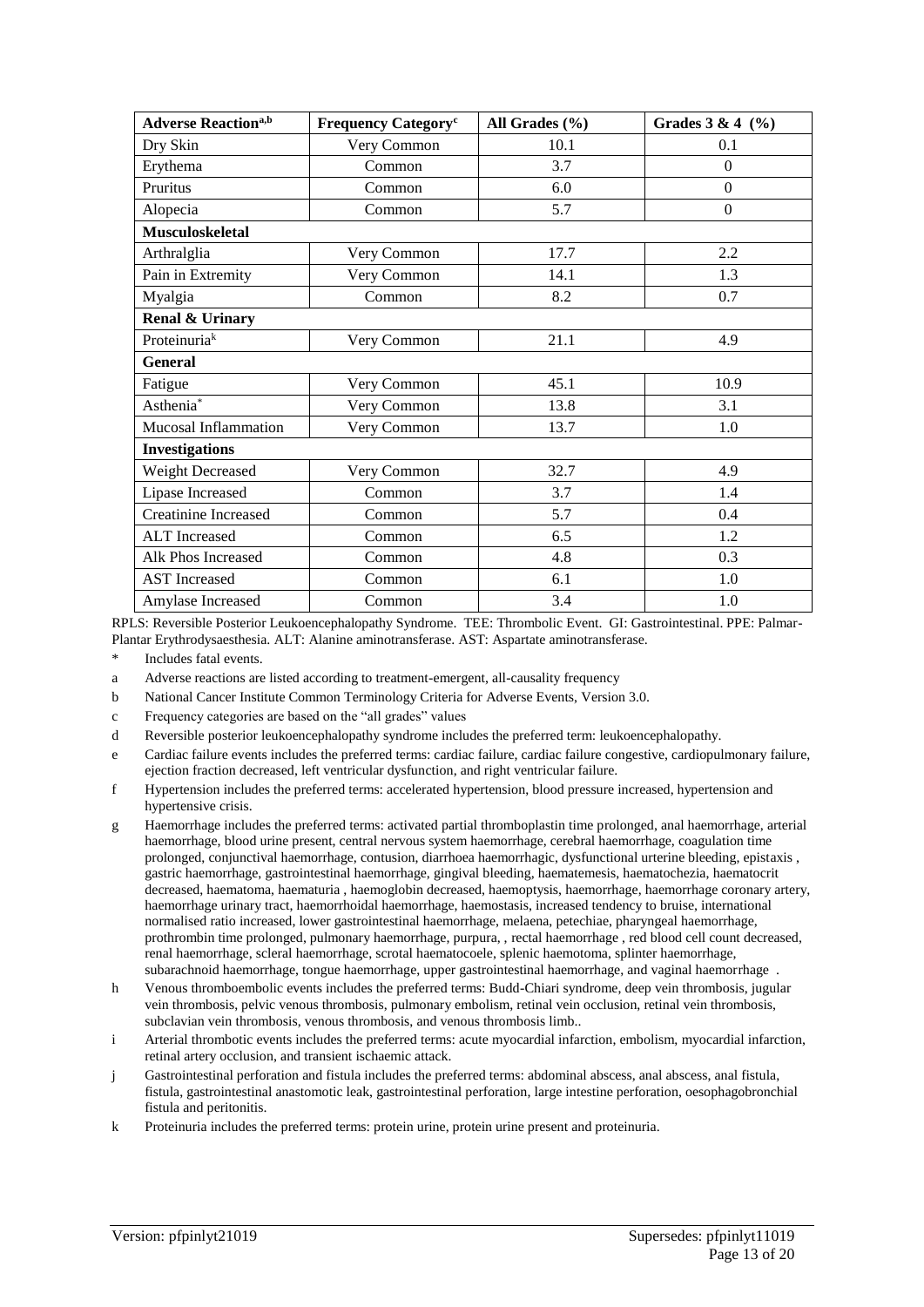### **Post-marketing experience**

The following adverse reactions have been identified during post-approval use of axitinib:

### *Cardiac Disorders*

Cases of cardiac failure events have been reported.

#### *Gastrointestinal Disorders*

Cases of glossodynia have been reported.

#### *Vascular disorders*

Cases of aneurysms and artery dissections, sometimes fatal, have been reported.

#### **Reporting suspected adverse effects**

Reporting suspected adverse reactions after registration of the medicinal product is important. It allows continued monitoring of the benefit-risk balance of the medicinal product. Healthcare professionals are asked to report any suspected adverse reactions at [www.tga.gov.au/reporting](http://www.tga.gov.au/reporting-problems)[problems.](http://www.tga.gov.au/reporting-problems)

### **4.9 Overdose**

There is no specific treatment for INLYTA overdose. For information on the management of overdose, contact the Poison Information Centre on 13 11 26 (Australia).

In a controlled clinical study with INLYTA for the treatment of patients with RCC, one patient inadvertently received a dose of 20 mg twice daily for 4 days and experienced dizziness (Grade 1).

In a clinical dose finding study with INLYTA, patients who received starting doses of 10 mg twice daily or 20 mg twice daily experienced adverse reactions which included hypertension, seizures associated with hypertension, and fatal haemoptysis.

In cases of suspected overdose, INLYTA should be withheld and supportive care instituted.

# **5. PHARMACOLOGICAL PROPERTIES**

### **5.1 Pharmacodynamic properties**

#### **Mechanism of action**

Axitinib is a selective tyrosine kinase inhibitor of vascular endothelial growth factor receptors (VEGFR)-1, VEGFR-2, and VEGFR-3. These receptors are implicated in pathological angiogenesis, tumour growth, and metastatic progression of cancer. Axitinib has been shown to inhibit VEGF-mediated endothelial cell proliferation and survival. Axitinib inhibited the phosphorylation of VEGFR-2 in xenograft tumour vasculature that expressed the target *in vivo* and produced tumour growth delay, regression, and inhibition of metastases in many experimental models of cancer.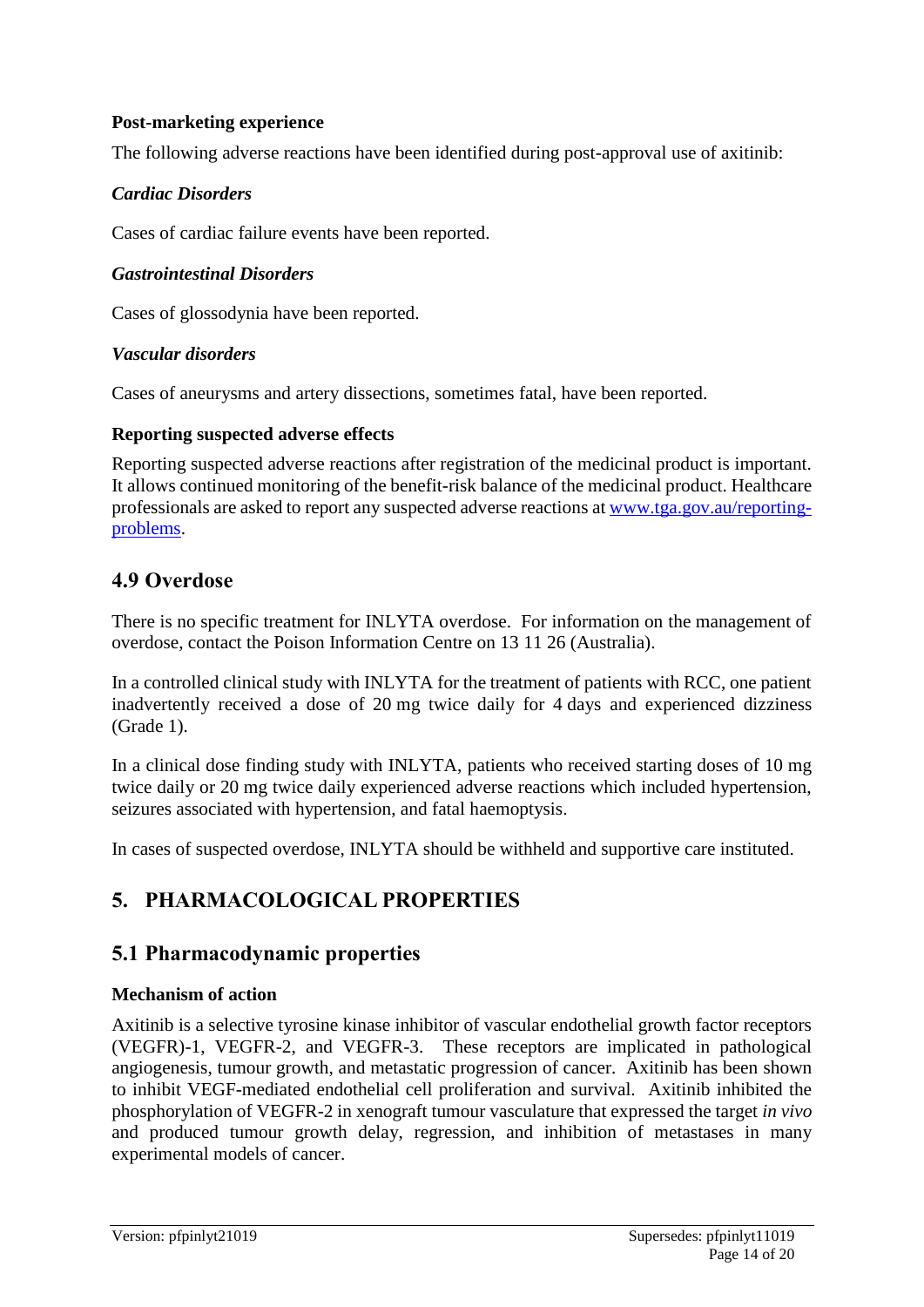#### **Pharmacodynamics**

In a randomized, 2-way crossover study, 35 healthy subjects were administered a single oral dose of INLYTA (5 mg) in the absence and presence of 400 mg ketoconazole for 7 days. Results of this study indicated that INLYTA plasma exposures up to 2-fold greater than the therapeutic levels expected following a 5 mg dose did not produce clinically-significant QT interval prolongation.

#### **Clinical trials**

The safety and efficacy of INLYTA were evaluated in a randomized, open-label, multicenter Phase 3 study. Patients (N=723) with advanced renal cell carcinoma (RCC) whose disease had progressed on or after treatment with one prior systemic therapy, including sunitinib-, bevacizumab-, temsirolimus-, or cytokine-containing regimens were randomized (1:1) to receive INLYTA (n=361) or sorafenib (n=362). The primary endpoint, progression-free survival (PFS), was assessed using a blinded independent central review. Secondary endpoints included objective response rate (ORR) and overall survival (OS).

Of the patients enrolled in this study, 389 patients (53.8%) had received one prior sunitinibbased therapy, 251 patients (34.7%) had received one prior cytokine-based therapy (interleukin-2 or interferon-alpha), 59 patients (8.2%) had received one prior bevacizumabbased therapy, and 24 patients (3.3%) had received one prior temsirolimus-based therapy. The baseline demographic and disease characteristics were similar between the INLYTA and sorafenib groups with regard to age, gender, race, Eastern Cooperative Oncology Group (ECOG) performance status, geographic region, and prior treatment.

There was a statistically significant advantage for INLYTA over sorafenib for the primary endpoint of PFS (see Table 2 and Figure 1). There was no statistically significant difference between the arms in OS.

| <b>Endpoint / Study Population</b>                       | <b>INLYTA</b>                  | Sorafenib                   | <b>HR (95% CI)</b>         | <b>P-value</b>          |
|----------------------------------------------------------|--------------------------------|-----------------------------|----------------------------|-------------------------|
| PFS <sup>a,b</sup>                                       |                                |                             |                            |                         |
| Overall ITT<br>Median, months (95% CI)                   | $N = 361$<br>6.7(6.3, 8.6)     | $N = 362$<br>4.7(4.6, 5.6)  | 0.67(0.54, 0.81)           | $< 0.0001$ <sup>c</sup> |
| Sunitinib-refractory subgroup<br>Median, months (95% CI) | $N = 194$<br>4.8(4.5, 6.4)     | $N = 195$<br>3.4(2.8, 4.7)  | 0.74(0.57, 0.96)           | 0.0107 <sup>d</sup>     |
| Cytokine-refractory subgroup<br>Median, months (95% CI)  | $N = 126$<br>12.1(10.1, 13.9)  | $N = 125$<br>6.5(6.3, 8.3)  | 0.46(0.32, 0.68)           | $< 0.0001$ <sup>d</sup> |
| <b>OS</b>                                                |                                |                             |                            |                         |
| Median, months (95% CI)                                  | 20.1 (16.7, 23.4)              | 19.2 (17.5, 22.3)           | 0.97(0.80, 1.17)           | $0.374^e$               |
| <b>ORR</b>                                               |                                |                             |                            |                         |
| % (95% CI)                                               | $N = 361$<br>19.4 (15.4, 23.9) | $N = 362$<br>9.4(6.6, 12.9) | $2.06^{\rm f}(1.41, 3.00)$ | $0.0001$ <sup>g</sup>   |

**Table 2: Efficacy Results by Independent Assessment**

CI: Confidence interval; HR: Hazard ratio (INLYTA/sorafenib); ITT: Intent to treat; ORR: Objective response rate; OS: Overall survival; PFS: Progression-free survival

<sup>a</sup> Time from randomization to progression or death due to any cause, whichever occurs first.

<sup>b</sup> Assessed by independent radiology review according to RECIST.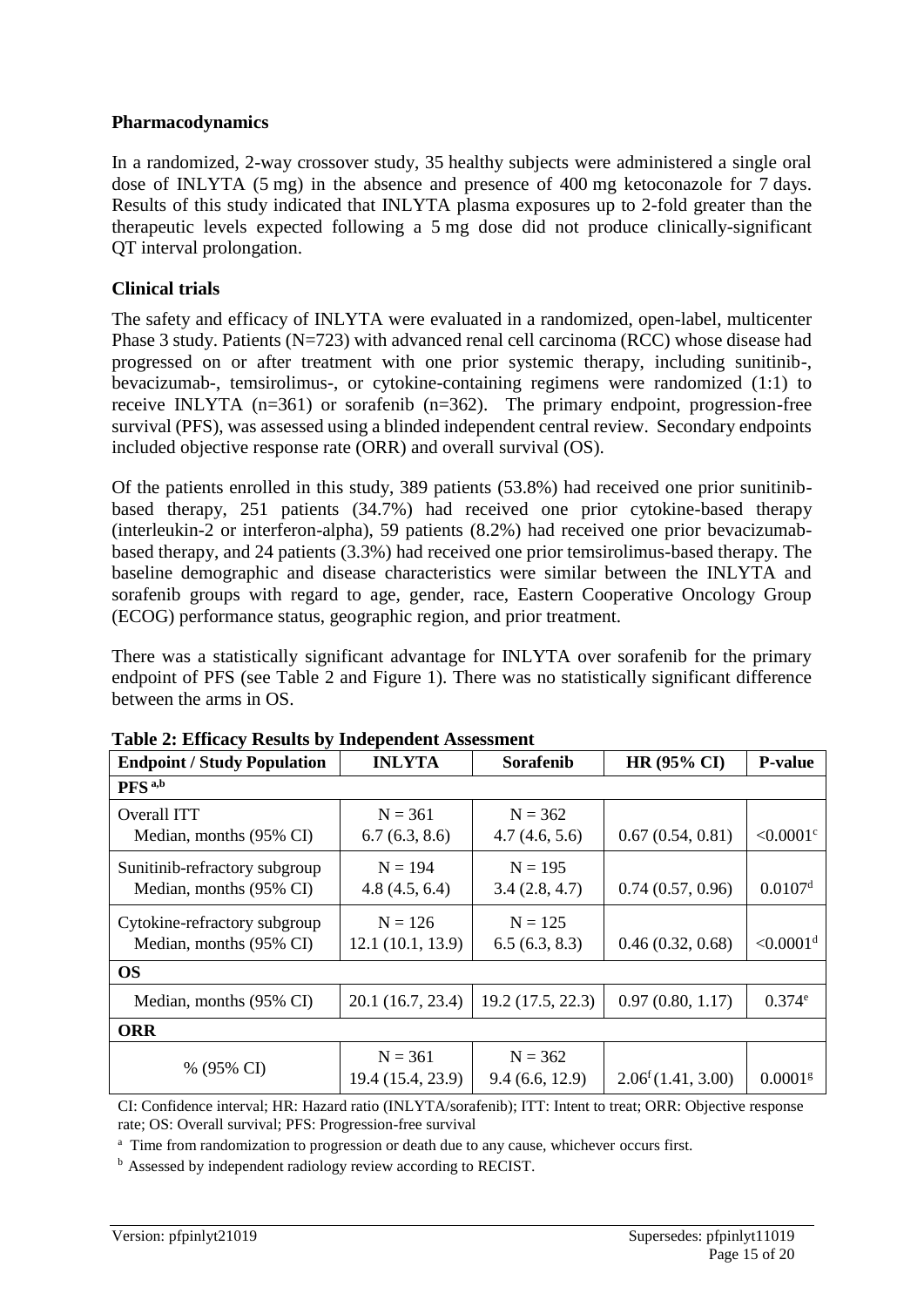| <b>Endpoint / Study Population</b> | <b>INLYTA</b> | Sorafenib | <b>HR</b> (95% CI) | <b>P</b> -value |
|------------------------------------|---------------|-----------|--------------------|-----------------|
|                                    |               |           |                    |                 |

 $c$  One-sided p-value from a log-rank test of treatment stratified by ECOG performance status and prior therapy (comparison is considered statistically significant if the one-sided p-value is <0.023).

<sup>d</sup> One-sided p-value from a log-rank test of treatment stratified by ECOG performance status.

<sup>e</sup> One-sided p-value from a log-rank test of treatment stratified by ECOG performance status and prior therapy.

f Risk ratio is used for ORR. A risk ratio  $>1$  indicated a higher likelihood of responding in the axitinib arm; a risk ratio <1 indicated a higher likelihood of responding in the sorafenib arm.

<sup>g</sup> One-sided p-value from Cochran-Mantel-Haenszel test of treatment stratified by ECOG performance status and prior therapy.

#### **Figure 1: Kaplan-Meier Curve for Progression-Free Survival by Independent Assessment for the Overall Population**



### **5.2 Pharmacokinetic properties**

#### **Absorption and Distribution**

After oral administration of INLYTA tablets, the mean absolute bioavailability is 58% compared to intravenous administration. The plasma half-life of INLYTA ranges from 2.5 to 6.1 hours. Dosing of INLYTA at 5 mg twice daily resulted in <2-fold accumulation compared to administration of a single dose. Based on the short half-life of axitinib, steady state is expected within 2 to 3 days of the initial dose.

Peak axitinib concentrations in plasma are generally reached within 4 hours following oral administration of INLYTA with the median  $T_{\text{max}}$  ranging from 2.5 to 4.1 hours. Administration of INLYTA with a moderate fat meal resulted in 10% lower exposure compared to overnight fasting. A high fat, high-calorie meal resulted in 19% higher exposure compared to overnight fasting. INLYTA may be administered with or without food (See section 4.2 Dose and method of administration).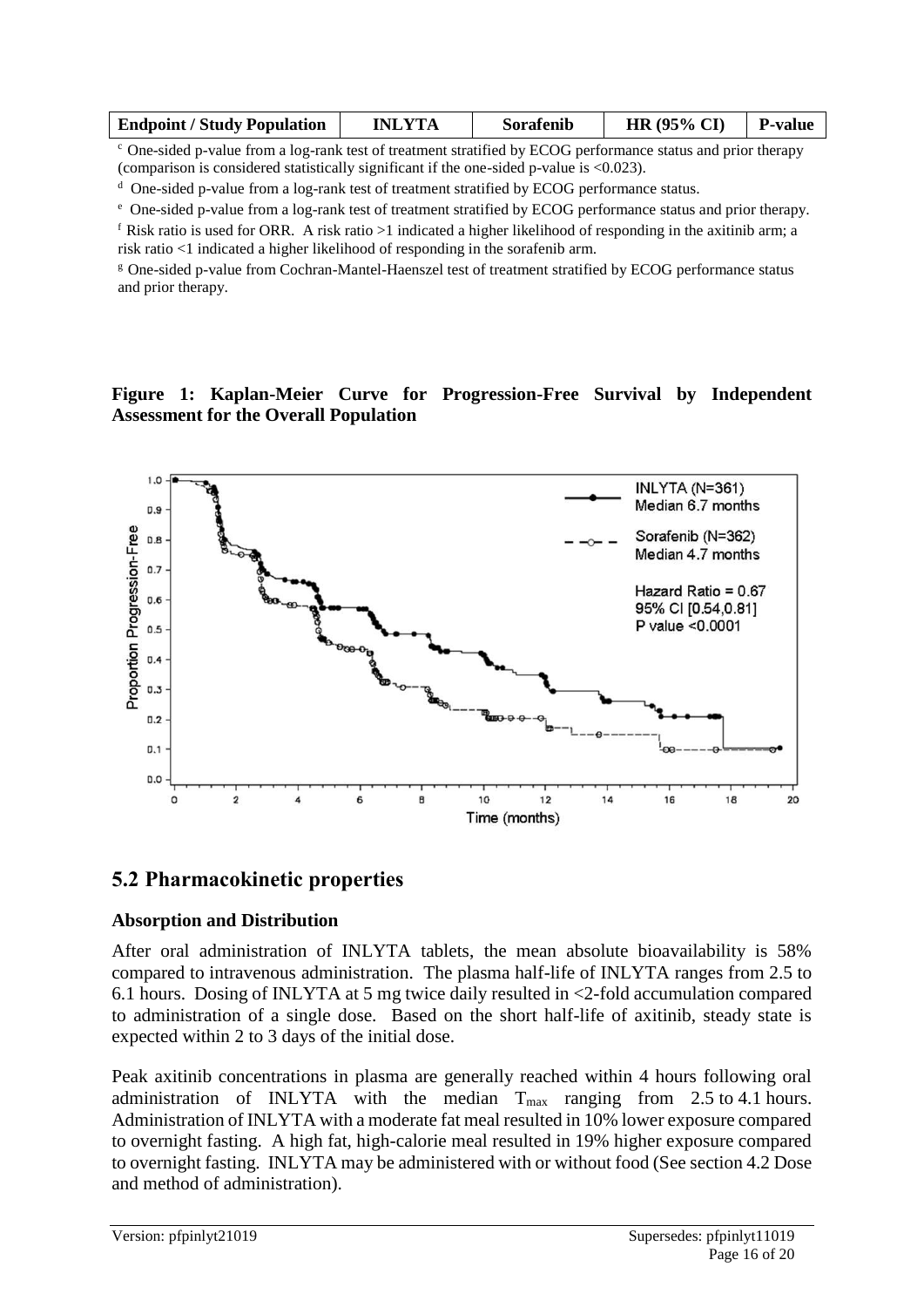The average  $C_{\text{max}}$  and area under the curve (AUC) increased proportionally over an INLYTA dosing range of 5 to 10 mg. *In vitro* binding of axitinib to human plasma proteins is >99% with preferential binding to albumin and moderate binding to α1-acid glycoprotein. At the 5 mg twice daily dose in the fed state, the geometric mean peak plasma concentration and 24 hour AUC were 27.8 ng/mL and 265 ng.h/mL, respectively in patients with advanced RCC. The geometric mean oral clearance and apparent volume of distribution were 38 L/h and 160 L, respectively.

### **Metabolism and Elimination**

Axitinib is metabolized primarily in the liver by CYP3A4/5 and to a lesser extent by CYP1A2, CYP2C19, and UGT1A1. Following oral administration of a 5-mg radioactive dose of axitinib, 30-60% of the radioactivity was recovered in faeces and 23% of the radioactivity was recovered in urine. Unchanged axitinib, accounting for 12% of the dose, was the major component identified in faeces. Unchanged axitinib was not detected in urine; the carboxylic acid and sulfoxide metabolites accounted for the majority of radioactivity in urine. In plasma, the Nglucuronide metabolite represented the predominant radioactive component (50% of circulating radioactivity) and unchanged axitinib and the sulfoxide metabolite each accounted for approximately 20% of the circulating radioactivity.

The sulfoxide and N-glucuronide metabolites show approximately 400-fold and 8000-fold less *in vitro* potency, respectively, against VEGFR-2 compared to axitinib.

### **Special Populations**

### **Gender, Ethnicity, Elderly (>65 years) patients**

Population pharmacokinetic analyses in patients with advanced cancer (including advanced RCC) and healthy volunteers indicate that there are no clinically relevant effects of age, gender, body weight, race, renal function, UGT1A1 genotype, or CYP2C19 genotype.

### **Children and Adolescents**

INLYTA has not been studied in patients <18 years of age.

### **Renal Impairment**

Unchanged axitinib is not detected in the urine. INLYTA has not been studied in subjects with renal impairment. In clinical studies with INLYTA for the treatment of patients with RCC, patients with serum creatinine >1.5 times the upper limit of normal (ULN) or calculated creatinine clearance <60 mL/min were excluded. Population pharmacokinetic analyses have shown that axitinib clearance was not altered in subjects with renal impairment and no dose adjustment of INLYTA is recommended.

### **Hepatic Impairment**

*In vitro* and *in vivo* data indicate that axitinib is primarily metabolized by the liver. Compared to subjects with normal hepatic function, systemic exposure following a single dose of INLYTA was similar to subjects with mild hepatic impairment (Child-Pugh class A) and higher (approximately 2-fold) in subjects with moderate hepatic impairment (Child-Pugh class B). INLYTA has not been studied in subjects with severe hepatic impairment (Child-Pugh class C) (See section 4.4 Special warnings and precautions for use; section 4.2 Dose and method of administration).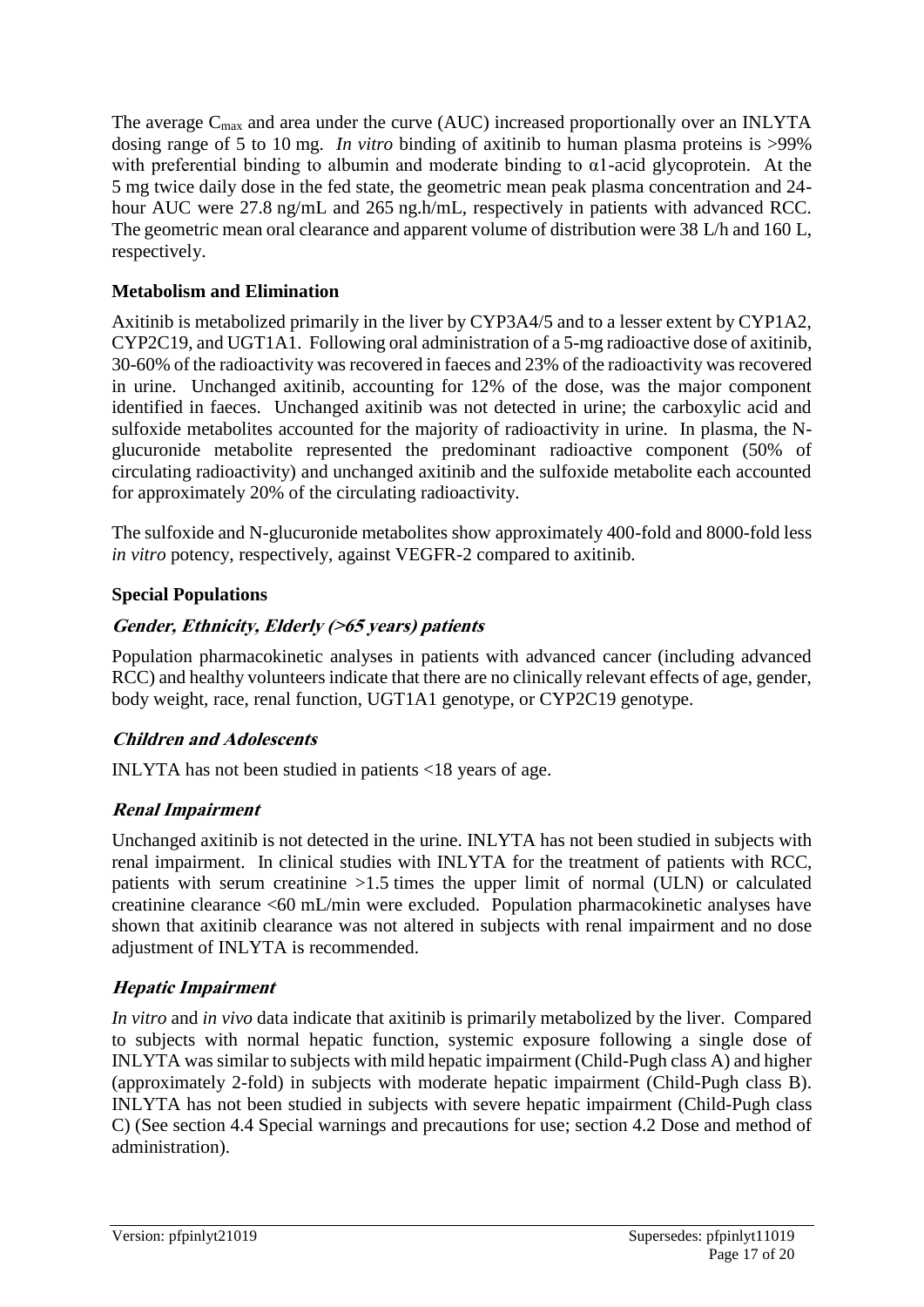# **5.3 Preclinical safety data**

### **Genotoxicity**

Axitinib was tested using a series of genetic toxicology assays consisting of *in vitro* bacterial reverse mutation (Ames), human lymphocyte chromosome aberration, and *in vivo* mouse bone marrow micronucleus assays. Axitinib was not mutagenic in these assays, but induced polyplody in human lymphocytes *in vitro*, and was aneugenic in the micronucleus assay at exposure levels approximately 154 times the recommended starting dose in humans.

### **Carcinogenicity**

Carcinogenicity studies have not been performed with axitinib.

# **6. PHARMACEUTICAL PARTICULARS**

### **6.1 List of excipients**

microcrystalline cellulose, lactose monohydrate, croscarmellose sodium, magnesium stearate, and Opadry II RED 32K15441 film coating.

The Opadry II RED 32K15441 film coating contains: lactose monohydrate, HPMC 2910/Hypromellose 15cP, titanium dioxide, triacetin, and iron oxide red.

### **6.2 Incompatibilities**

Incompatibilities were either not assessed or not identified as part of the registration of this medicine.

# **6.3 Shelf life**

In Australia, information on the shelf life can be found on the public summary of the Australian Register of Therapeutic Goods (ARTG). The expiry date can be found on the packaging.

### **6.4 Special precautions for storage**

Store below 30°C.

### **6.5 Nature and contents of container**

### **INLYTA 1 mg tablets**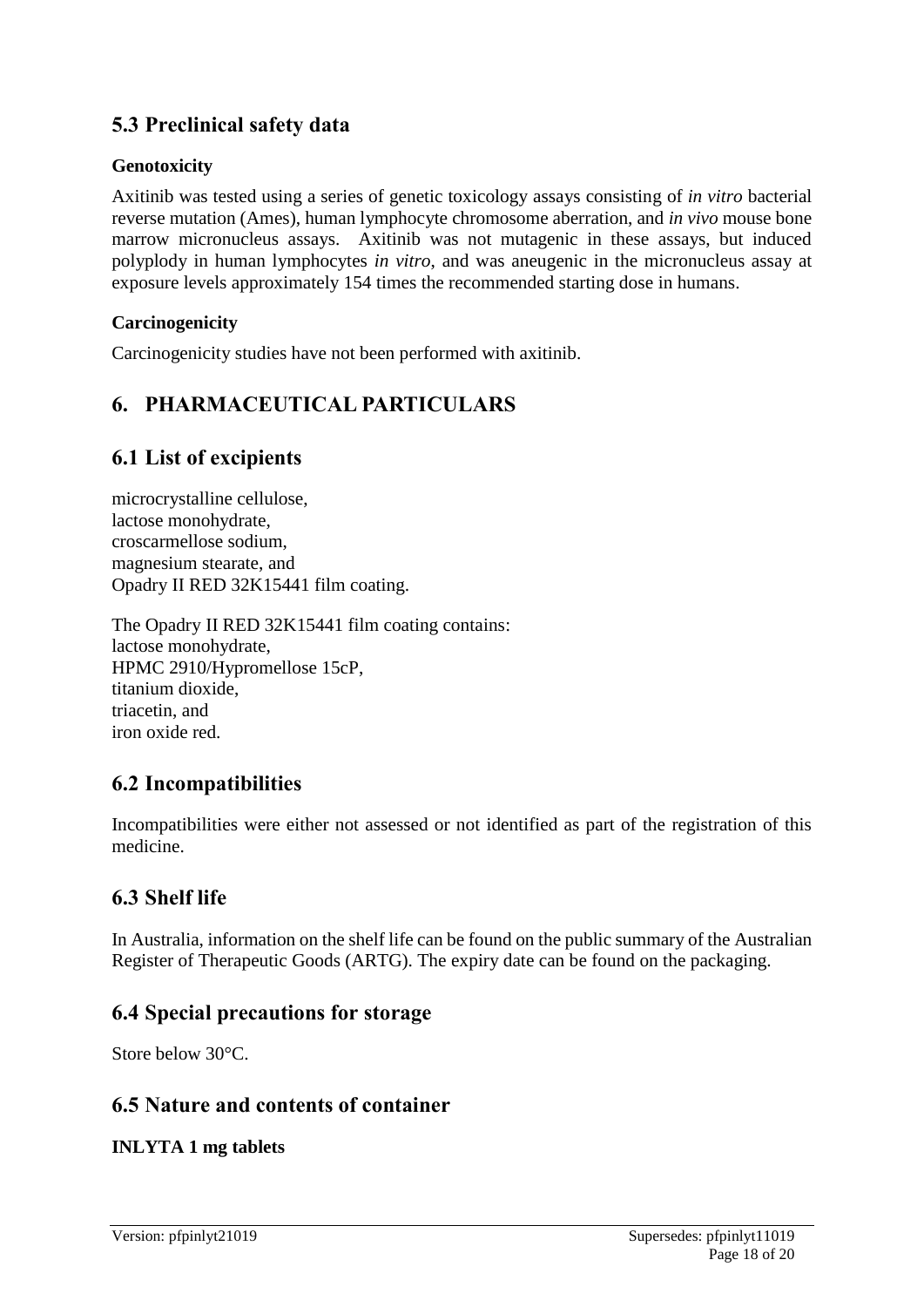Blister packs containing 28 or 56\* tablets.

HDPE bottle with desiccant and a child-resistant closure containing 180 tablets.\*

#### **INLYTA 3 mg tablets**

Blister packs containing 28 or 56\* tablets.

HDPE bottle with desiccant and a child-resistant closure containing 60 tablets.\*

#### **INLYTA 5 mg tablets**

Blister packs containing 28 or 56\* tablets.

HDPE bottle with desiccant and a child-resistant closure containing 60 tablets.\*

#### **INLYTA 7 mg tablets**

Blister packs containing 28 or 56\* tablets.

HDPE bottle with desiccant and a child-resistant closure containing 60 tablets.

\*Not marketed.

### **6.6 Special precautions for disposal**

In Australia, any unused medicine or waste material should be disposed of in accordance with local requirements.

### **6.7 Physicochemical properties**

Axitinib is a white to light-yellow powder with a pKa of 4.8. The solubility of axitinib in aqueous media over the range pH 1.1 to pH 7.8 is in excess of 0.2  $\mu$ g/mL. The partition coefficient (n-octanol/water) is 3.5.

Axitinib has the chemical name *N*-methyl-2 [3 ((*E*)-2 pyridin-2 yl-vinyl)-1*H*-indazol-6 ylsulfanyl]-benzamide. The molecular formula is  $C_{22}H_{18}N_4OS$  and the molecular weight is 386.47 Daltons.

Chemical structure



#### **CAS number**

319460-85-0